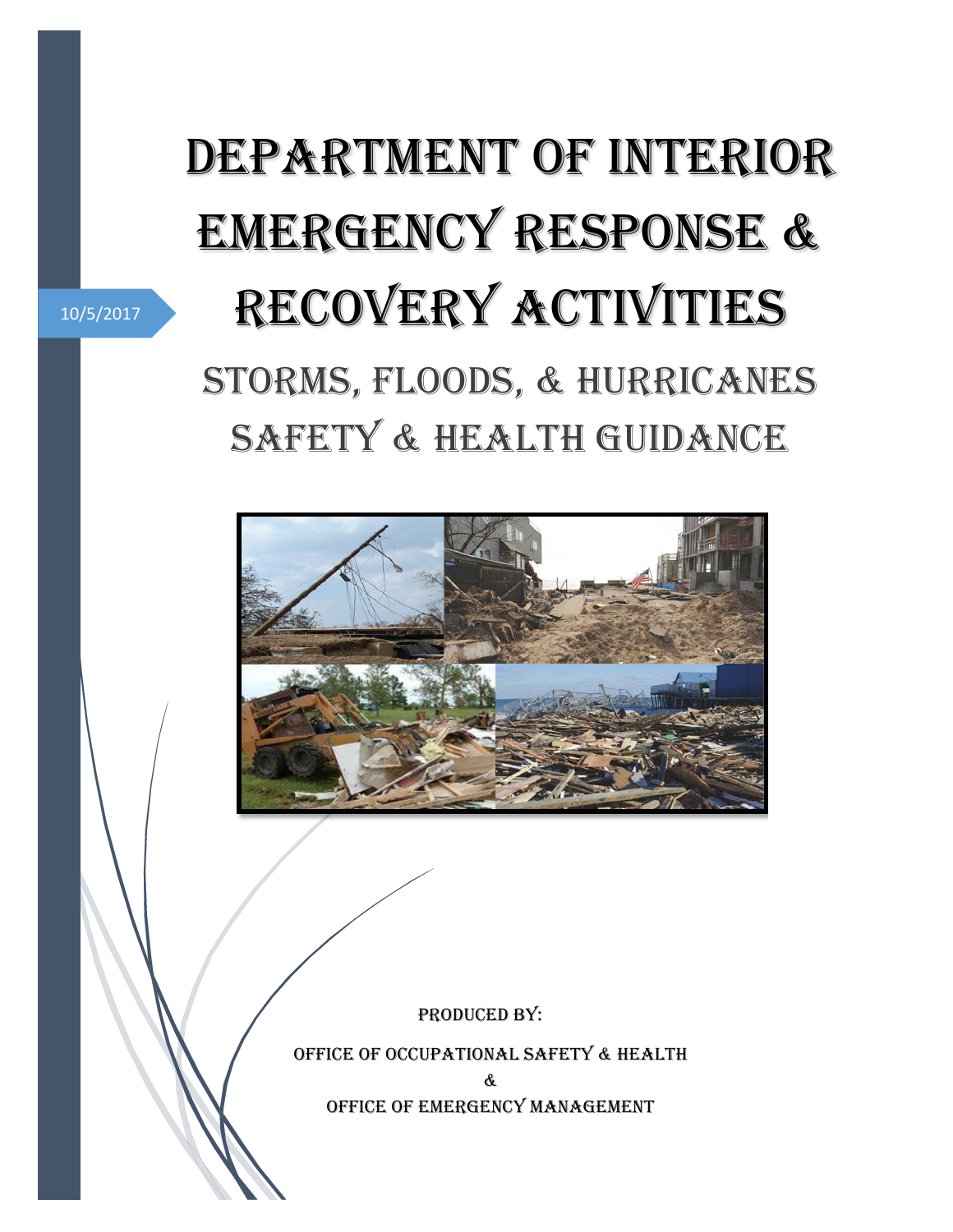# **Table of Contents**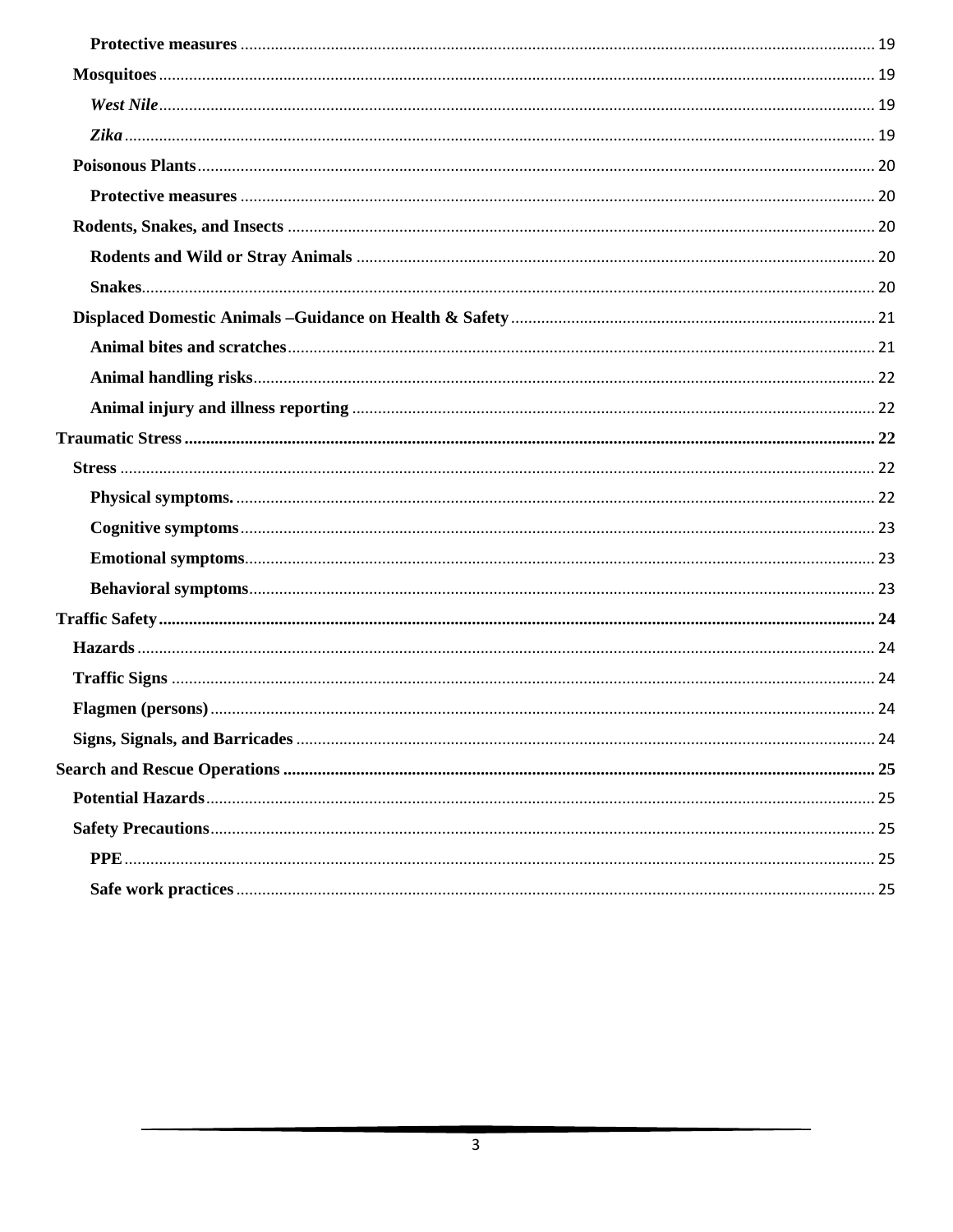# **Safety & Health Guidance for DOI Personnel Responding to and Recovering from Storms, Floods and Hurricanes**

Storm, flood and hurricane response and recovery work can be hazardous. DOI employees and volunteers involved with this kind of work should be aware of the potential dangers involved, and the proper safety precautions. Work-related hazards that could be encountered include: electrical hazards, Carbon Monoxide, musculoskeletal hazards, heat stress, motor vehicles, hazardous materials, fire, confined spaces and falls. This information is intended to help personnel prepare for anticipated response and recovery activities, and to prevent work-related injuries and illnesses while doing this work.

The information contained within this guidance document was obtained from the following agencies: [Occupational Safety &](https://www.osha.gov/SLTC/emergencypreparedness/worker_sh_resources_hurricanes_floods.html)  [Health Administration,](https://www.osha.gov/SLTC/emergencypreparedness/worker_sh_resources_hurricanes_floods.html) [U.S. Department of Health & Human Services,](https://www.phe.gov/emergency/events/harvey2017/Pages/safety.aspx) and the [Centers for Disease Control and Prevention.](https://www.cdc.gov/disasters/index.html)

# <span id="page-4-0"></span>**Medical Screening**

#### **Prior to deployment/engaging in response/recovery activities, personnel should get medically screened and discuss the immunizations they may need with their healthcare provider.**

### **Pre-exposure Medical Screening**

The primary goal of medical screening is to evaluate a worker's fitness to perform potentially hazardous or stressful work safely. It is important to get screened by a health care provider to ensure one is able to handle the potential stressful and hazardous work that will be done while deployed/dealing with the response or recovery. An individual's personal healthcare provider is the best person to go to for medical screening since they are more aware of one's health issues/conditions that could present problems while working in arduous or stressful work environments. Medical screening is used for the following purposes:

- To assess the ability to use **P**ersonal **P**rotective **E**quipment (PPE).
- To determine a worker's immunization status.
- To document a worker's baseline health status when interpreting subsequent evaluation results.
- To identify risk factors that should be mitigated before or during disaster work.

### **Who needs to be screened?**

- All personnel who will be deployed or will move from usual activities to response activities.
- **Personnel who are not in existing medical screening programs should be screened.**
- **Personnel who are currently in medical screening programs for their work should be re-screened, if feasible, but may not** need additional screening if circumstances require immediate deployment or re-assignment, or if the interval since their most recent screening is sufficiently short.

#### **What type of screening should be done?**

Screening varies depending on expected activities, working conditions, and potential exposures.

#### <span id="page-4-1"></span>**Immunizations**

Personnel should discuss immunizations with their primary care providers and ensure they are up to date on recommended vaccines prior to performing response activities. Immunization recommendations vary by age, gender, underlying medical condition, and exposures/occupation.

- Recommended Immunizations for ALL personnel:
	- Tetanus: Personnel should receive a tetanus booster if they have not been vaccinated for tetanus during the past 10 years. *Td* (tetanus/diphtheria) or *Tdap* (tetanus/diphtheria/pertussis) can be used; **while documentation of vaccination is preferred, it should not be a prerequisite to work.**
	- Influenza**:** While exposure to floodwaters does not increase risk of the flu, personnel are strongly encouraged to get a flu vaccine unless it is not recommended by your doctor.
- Immunizations for specific exposures/situations only (consult with health care provider):
	- Hepatitis B: Hepatitis B vaccine series is recommended for persons who will be performing direct patient care or otherwise expected to have contact with bodily fluids.
	- Hepatitis A vaccine (low probability of exposure in US). Working in sewage-contaminated floodwater may put a worker at increased risk for Hepatitis A. This vaccine will take at least one to two weeks to provide substantial immunity.
	- Typhoid vaccine (low probability of exposure in US). Typhoid fever is most often acquired through consumption of food or water that has been contaminated by feces of an infected person.
	- Meningococcal vaccine (no expectation of increased risk of meningococcal disease among emergency personnel).
	- Rabies vaccine series (the full series is required for protection). Persons who are exposed to potentially rabid animals should be evaluated and receive standard post-exposure prophylaxis, as clinically appropriate.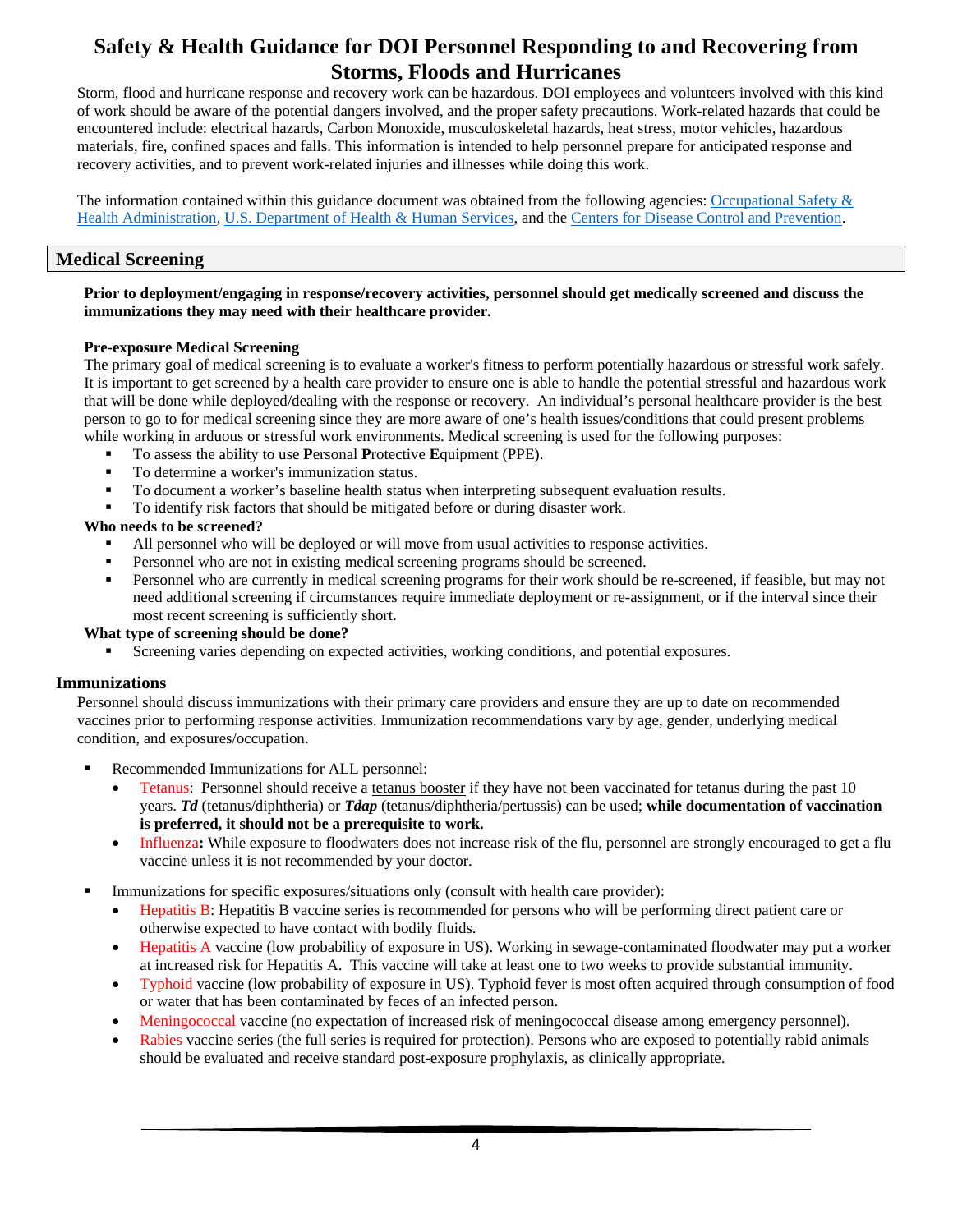## <span id="page-5-0"></span>**Personal Protective Equipment and Clothing**

Debris, flood waters, damage to infrastructure and other impacts from hurricanes have created many hazardous conditions that those in the hurricane impact zones are faced with. It is important for personnel to protect themselves from these hazards. This information is intended to help personnel prepare for anticipated response and recovery activities, and to prevent work-related injuries and illnesses while doing this work

**P**ersonal **P**rotective **E**quipment (PPE) is equipment that provides a protective barrier between you and the hazard. It's important to not only wear this PPE when working in hazardous environments but that it properly fits the user – or it will not provide good protection. The National Institute for Occupational Safety and Health (NIOSH) provides the following guidelines and warnings to flood cleanup personnel. This guidance represents professional judgment based on experience from past storm and flood responses.

- Hazards in flood waters can include: sewage, household chemicals and cleaning solutions, petroleum products, hazardous industrial chemicals, pesticides, and flammable liquids.
- Avoid direct skin contact with flood waters, if possible, through the use of appropriate PPE and clothing.
- Personnel must be aware of dangers from physical hazards such as obstacles covered by flood waters (storm debris, depressions, drainage openings, ground erosion) and from displaced reptiles or other animals.

**Selection of PPE** will be dependent on site specific conditions, hazards, and tasks; *the list below provides guidance on PPE and clothing for flood response personnel:*

- $\overline{\phantom{a}}$  Electrically insulated, watertight boots with steel shank, toe, and insole.
	- Tennis shoes or sneakers should not be worn they will transfer contamination and will not prevent punctures, bites, or crush injuries.
- $\overline{\phantom{a}}$  Hip waders may be appropriate to help prevent contact with flood waters.
- Heavy, waterproof, cut-resistant work gloves. Other types of protective gloves may be required if handling identified material hazards.
- ₩., Goggles, safety glasses w/side shields or full-face shields. Sun/glare-protective lenses may be needed in some settings;
- 40 Soft hat or other protective head cover. Wear an American National Standards Institute (ANSI) rated hardhat if there is any danger of falling debris or electrical hazards.
- $\blacktriangle$  Hearing protection (when working in an environment with any noise that you must shout over to be heard).
- Comfortable, form fitting, light weight clothing including long pants and a long-sleeved shirt or coveralls.
- **Section** Under some work conditions, NIOSH approved respirators may be necessary (e.g., for exposures to mold-contaminated materials/environments, or other recognized chemical, physical, or biological hazards).

|                  |                              | <b>Job TASKS</b>                           |                                            |                                          |                               |                                  |                                          |
|------------------|------------------------------|--------------------------------------------|--------------------------------------------|------------------------------------------|-------------------------------|----------------------------------|------------------------------------------|
|                  | <b>PPE</b>                   | <b>Normal Cleanup</b><br><b>Activities</b> | <b>Working in Wet</b><br><b>Conditions</b> | <b>Working</b> with<br><b>Chain Saws</b> | Working<br>Near/Over<br>Water | Working at<br>Heights Over 6 ft. | <b>Working Near</b><br><b>Loud Noise</b> |
| <b>Head</b>      | <b>Hard Hat</b>              | $\mathbf{X}$                               | $\mathbf X$                                | $\mathbf{X}$                             | $\mathbf{X}$                  | $\mathbf X$                      | $\mathbf{X}$                             |
| <b>Eyes</b>      | <b>Safety Glasses</b>        | $\mathbf X$                                |                                            | X                                        | $\mathbf{X}$                  | X                                | $\mathbf X$                              |
|                  | <b>Safety Goggles</b>        |                                            | $\mathbf X$                                |                                          |                               |                                  |                                          |
| <b>Face</b>      | <b>Face Face Shield</b>      |                                            |                                            | $\mathbf{X}$                             |                               |                                  |                                          |
| <b>Ears</b>      | <b>Hearing Protection</b>    |                                            |                                            | $\mathbf X$                              |                               |                                  |                                          |
| <b>Hands</b>     | <b>Work Gloves</b>           | $\mathbf X$                                |                                            | X                                        | $\mathbf{X}$                  | $\mathbf X$                      | $\mathbf{X}$                             |
|                  | <b>Latex/Rubber Gloves</b>   |                                            | $\mathbf X$                                |                                          |                               |                                  |                                          |
| <b>Body</b>      | <b>Hi-Visibility Garment</b> | $\mathbf X$                                | $\mathbf X$                                | X                                        | $\mathbf{X}$                  | $\mathbf X$                      | $\mathbf X$                              |
|                  | <b>Impervious Body Suit</b>  |                                            | $\mathbf X$                                |                                          |                               |                                  |                                          |
|                  | <b>PFD and Life Ring</b>     |                                            |                                            |                                          | $\mathbf{X}$                  |                                  |                                          |
|                  | <b>Chaps</b>                 |                                            |                                            | $\mathbf X$                              |                               |                                  |                                          |
|                  | <b>Fall Protection</b>       |                                            |                                            |                                          |                               | $\mathbf X$                      |                                          |
| <b>Feet</b>      | <b>Steel Toe Boots</b>       | $\mathbf X$                                |                                            | $\mathbf X$                              | $\mathbf X$                   | $\mathbf X$                      | $\mathbf X$                              |
|                  | Waterproof                   |                                            | $\mathbf X$                                |                                          |                               |                                  |                                          |
| <b>Other PPE</b> | <b>PPE Workboat/Skiff</b>    |                                            |                                            |                                          | $\mathbf X$                   |                                  |                                          |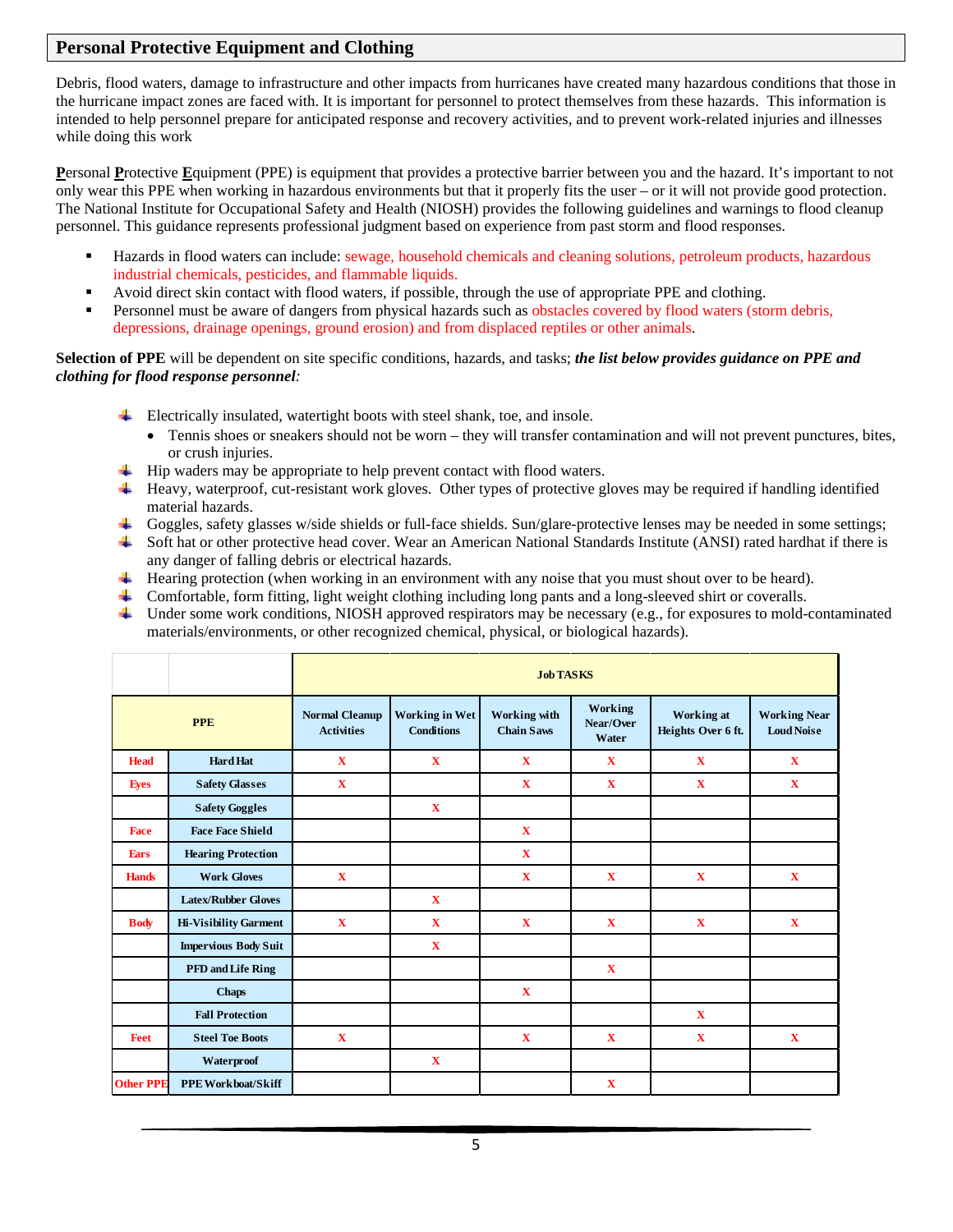**NOTE**: This guidance is not a comprehensive list of protective measures. Additional PPE, respiratory protection, or clothing may be required when specific exposure hazards are identified or expected at the work site.

- In some instances, the protective ensemble components (garment, boots and gloves) may need to be impervious to contaminated flood/other site-specific chemical, physical, or biological hazards.
- 4 Waders should be cleaned with soap and water and air dried between uses.
- In all instances, personnel are advised to wash their hands with soap and clean water, especially before eating or drinking.
- ₩ Alcohol-based hand sanitizers can be used if soap and water are not available.
- $\overline{\phantom{a}}$  Protect any cuts or abrasions with waterproof gloves and dressings.
- ÷ The use of insect repellant, sun block and lip balm may also be required for some work environments.
- 4 Drink plenty of bottled water and take frequent rest breaks to avoid overexertion.

## <span id="page-6-0"></span>**Injury and Illness Reporting**

- Report all workplace injuries and illnesses to your supervisor, regardless of severity, and have them enter the report electronically via the Department's Safety Management Information System (SMIS). SMIS is located at [www.smis.doi.gov](http://www.smis.doi.gov/) and is available 24/7.
- Employees can also use SMIS to electronically file personnel compensation claims.
- Serious injuries or illnesses must be reported as soon as possible through established incident reporting procedures. Serious injuries and illnesses include: an employee on-duty fatality, amputation injury, loss of an eye, or in-patient hospitalization of one or more employees.
- Departmental notification will be made to the DOI Interior Operations Center Watch Office (**Toll free** (877) 246-1373/ **Voice**  (202) 208-4108**/ Fax** (202) 208-3421/ or **Email** [doi\\_watch\\_office@ios.doi.gov\)](mailto:doi_watch_office@ios.doi.gov).

## <span id="page-6-1"></span>**General Safety and Health Guidance**

- Take frequent rest breaks when lifting heavy, water-laden objects.
- Avoid overexertion and practice good lifting techniques. To help prevent injury, use teams of two or more to move bulky objects; avoid lifting any materials that weigh more than 50 pounds per person, and use proper automated lifting assistance devices if practical.
- When working in hot environments, have plenty of drinking water available, use sunscreen, and take frequent rest breaks. Wear light-colored, loose-fitting clothing.
- Have a first-aid kit available to disinfect any cuts/abrasions. Protect open cuts/abrasions with waterproof gloves or dressings.
- Wash hands often during the day, especially before eating, drinking, or applying cosmetics.
- Conduct a preliminary worksite inspection to verify stability before entering a flooded or formerly flooded building or before operating vehicles over roadways or surfaces.
	- Do not work in or around any flood damaged building until it has been examined and certified as safe for work by a registered professional engineer or architect.
- Use a wooden stick or pole to check flooded areas for *pits, holes, and protruding objects before entering*.
- Ensure all ladders and scaffolds are properly secured prior to use.
- Washouts, trenches, excavations, and gullies must be supported or their stability verified prior to entry.
- All trenches should be supported (e.g., with a trench box); if no support is available, the trench must be sloped at no less than a 1:1 (45°) angle for cohesive soil and angular gravel and a 11/2:1 (34°) angle for granular soils including gravel, sand, and loamy sand or submerged soil or soil from which water is freely seeping.
- Establish a plan for contacting medical personnel in the event of an emergency.
- Report any obvious hazards (downed power lines, frayed electric wires, gas leaks or snakes) to appropriate authorities.
- Use fuel-powered generators outdoors. Do not bring them indoors, as they may pose a carbon monoxide (CO) hazard.
- Use life vests when engaged in activities that could result in deep water exposure.
- Use extreme caution when handling containers holding unknown substances or known toxic substances (for example, floating containers of household or industrial chemicals). Contact the EPA (Environmental Protection Agency) for information on disposal at the National Response Center (800) 424-8802.
- Do NOT use improvised surfaces (e.g., refrigerator racks) for cooking food or for boiling water to avoid exposure to heavy metals.

## <span id="page-6-2"></span>**Disaster Site Safety**

## <span id="page-6-4"></span><span id="page-6-3"></span>**Tree Care Work**

## **Initial actions**

Before beginning any tree care operation, the following actions need to occur: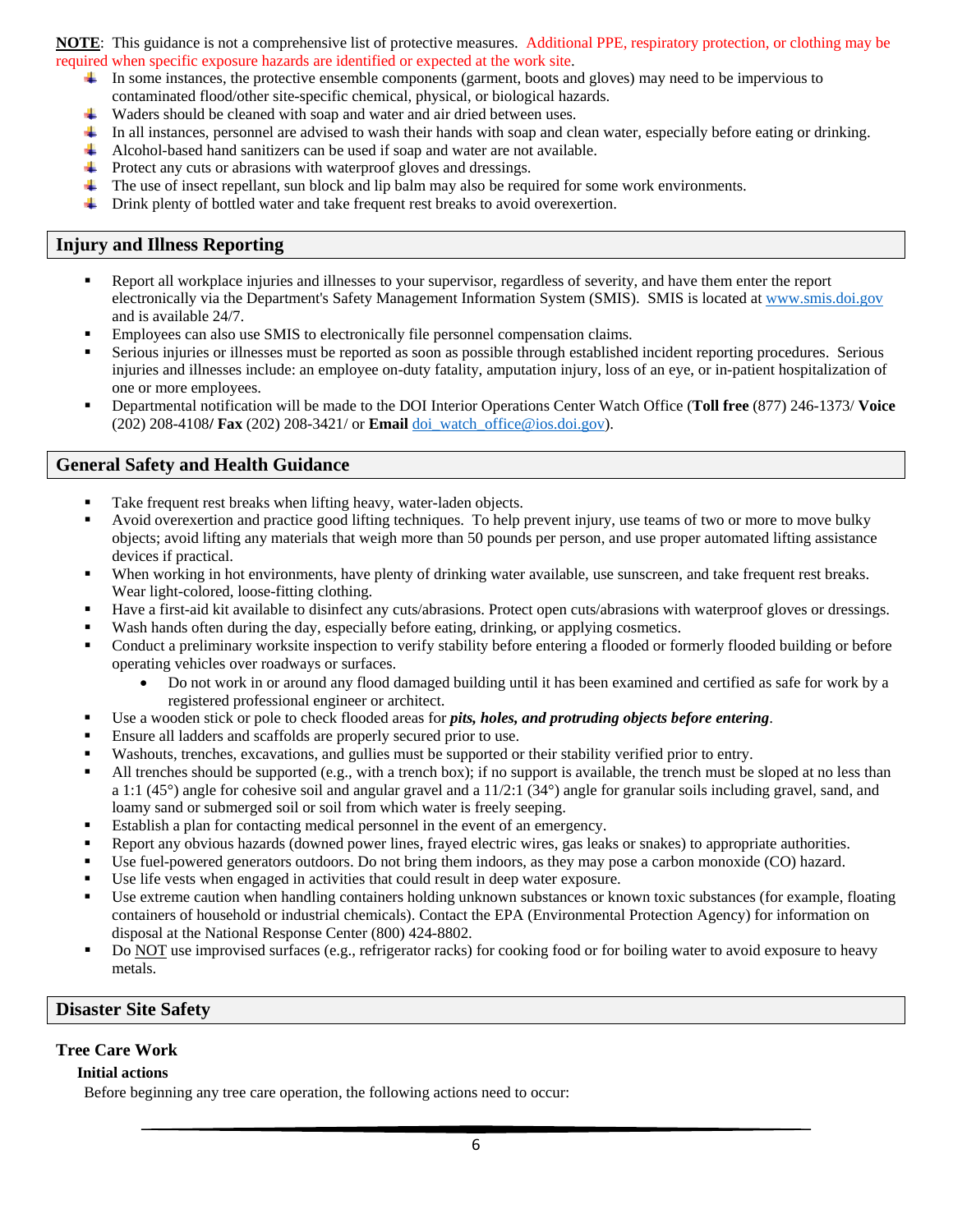- Assess the work site for *fall and falling object hazards*.
	- Assess the sloped ground where ladders or equipment will be used to prevent falls from equipment overturns and ladder slippage; nearby overhead objects or structures; and weather-related hazards.
- Have a qualified *arborist* survey the worksite and identify the types of trees involved and hazards related to tree structure.
	- The qualified arborist would identify fall hazards and falling object hazards due to tree condition. The American National Standard Institute's (ANSI) Z133 consensus standard on tree care work defines "qualified arborist."
- Determine if *rigging* is necessary and, if so, that personnel can use it safely. This determination helps prevent sections of the tree from falling while performing tree care work.
- Determine if personnel will need to climb or use aerial lifts. In making this determination, ensure that:

## **Ladders are**:

- Well maintained and not defective, such as having missing or broken parts.
- Kept at least 10 feet away from power lines and other electric equipment. For lines and equipment over 50 kV, the distance should be 10 feet plus 4 inches for every 10 kV over 50 kV.
- Inspected before each use, and remove damaged or defective ladders.
- Secured to avoid slippage.
- Used according to the manufacturer's instructions.

## **Aerial lifts are**:

- Maintained and properly set up for use;
- Used according to the manufacturer's instructions;
- Not used as cranes to lift or hoist tree parts or material unless designed for that purpose;
- Only used with fall protection equipment including tie-off; and
- Kept at least 10 feet away from power lines and other electric equipment. For lines and equipment over 50 kV, the distance should be 10 feet plus 4 inches for every 10 kV over 50 kV.

## **Personnel who climb trees are trained on**:

- Climbing techniques;
- Using climbing spurs with gaffs that are compatible with the tree they will climb;
- Using a second means of fall protection such as a work-positioning lanyard or a second climbing line, in addition to using an arborist climbing line;
- Lifting and lowering hand tools and equipment; and
- Carrying only hand tools and equipment that are necessary for climbing.
- Identify and provide properly fitting personal protective equipment to protect personnel from fall and overhead falling object hazards, and ensure that the personnel use the equipment and are trained in its proper use.
- Only use climbing equipment approved by the manufacturer for tree care work, including climbing lines, safety lines, personal fall protection equipment
	- Inspect all equipment for safe operation before starting work; remove damaged, defective, or worn equipment from service.
- Ensure all personnel at a tree care operation are trained in hazard recognition for falls from elevation and falling object hazards, and the use of PPE, such as *hard hats*, to protect against injury from overhead falling objects.
- **Note**: If personnel cannot remain at least 10 feet from electric lines to perform tree care operations, contact the utility company to de-energize and ground the lines.

## <span id="page-7-0"></span>**Safe work practices**

Take the following steps to protect personnel from falling object hazards:

- Establish and mark drop zones with equipment, such as cones, where there is a hazard of objects falling.
- **Ensure all personnel receive training on procedures for entering the drop zone.**
- Ensure ground personnel maintain a *distance away from tree-felling operations at least two times the height of the tree*.
- When using a rope to fell a tree, *personnel must be a distance of at least one-and-a-half times the height of the tree being felled*.
- Establish a visual or audible communication system between overhead personnel and personnel on the ground before starting rigging operations for piecing out the tree.
	- The system must effectively communicate when employees who are beneath overhead tree personnel should stand clear of the drop zone, and when it is safe to approach a drop zone. A worker trained in emergency procedures needs to be within visual or voice communication with the worker climbing and working in a tree above 12 feet in height.
- Provide traffic and pedestrian traffic control around the jobsite prior to the start of the tree care operation.
- Have emergency procedures in place prior to the start of the tree care operation. Determine if the worksite location has cellular telephone coverage and verify that every worker knows the address of the worksite in case they need to summon emergency services to the site. Establish a retreat path for ground personnel so they can escape from falling trees.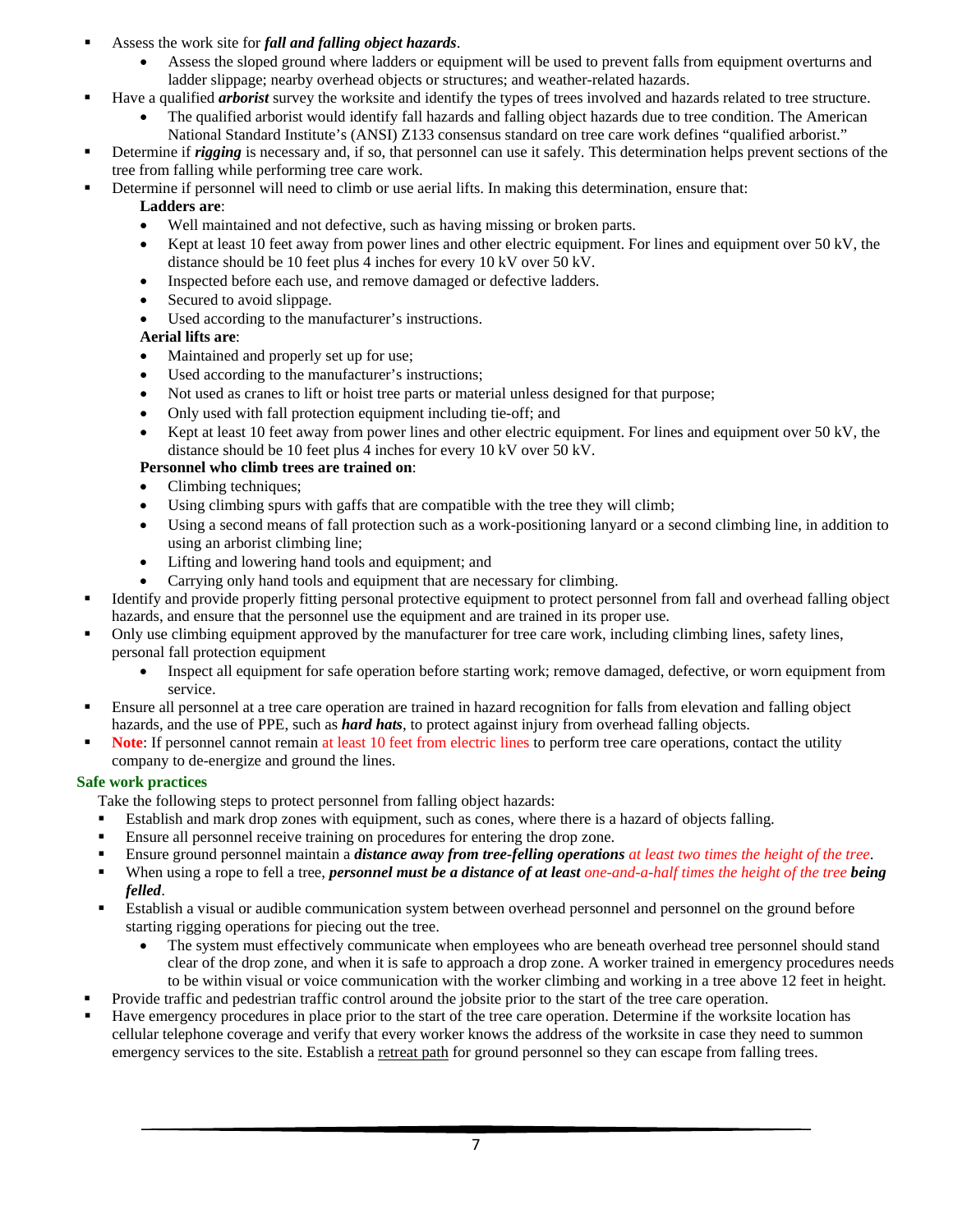## <span id="page-8-0"></span>**Chain Saws**

Operating a chain saw can be hazardous. Potential injuries can be minimized by using proper personal protective equipment and following safe operating procedures.

## <span id="page-8-1"></span>**Before use**

Before starting a chain saw, perform the following actions:

- Check controls, chain tension, and all bolts and handles to ensure that they are functioning properly and that they are adjusted according to the manufacturer's instructions.
- Make sure that the chain is always sharp and that the oil tank is full.

## <span id="page-8-2"></span>**Fueling**

- Use approved containers for transporting fuel to the saw.
- Dispense fuel at least 10 feet away from any sources of ignition when performing construction activities. No smoking during fueling.
- Use a funnel or a flexible hose when pouring fuel into the saw.
- Never attempt to fuel a running or HOT saw.

## <span id="page-8-3"></span>**Starting**

- Start the saw on the ground or on another firm support. Drop starting is never allowed.
- Start the saw at least 10 feet from the fueling area, with the chain's brake engaged.

### <span id="page-8-4"></span>**Safe work practices**

- Clear away dirt, debris, small tree limbs and rocks from the saw's chain path. Look for nails, spikes or other metal in the tree before cutting.
- Shut off the saw or engage its chain brake when carrying the saw on rough or uneven terrain.
- Keep your hands on the saw's handles, and maintain balance while operating the saw.
- Proper PPE must be worn when operating the saw, which includes hand, foot, leg, eye, face, hearing and head protection.
- Do not wear loose fitting clothing.
- Be careful that the trunk or tree limbs will not bind against the saw.
- Watch for branches under tension; they may spring out when cut.
- Gasoline powered chain saws must be equipped with a protective device that minimizes chain saw kickback.
- Be cautious of saw kickback. To avoid kickback, do not saw with the tip. Keep tip guard in place.

## <span id="page-8-5"></span>**Chipper Machines**

Chipper machines cut tree limbs into small chips.

- Hazards arise when operators get too close to, or make contact with, the chipper.
- Contact with chipper operating components (blades, discs or knives) may result in amputation or death.<br>
Operators may also be injured by material thrown from the machine. To minimize these hazards use an
- Operators may also be injured by material thrown from the machine. To minimize these hazards, use appropriate engineering and work practice controls, including operator training.

#### <span id="page-8-6"></span>**Hazards**

- Operators making contact with or being pulled into the chipper.
- **Hearing loss.**
- Face, eye, head or hand injuries.

## <span id="page-8-7"></span>**Safe work practices**

- Never reach into a chipper while it is operating.
- Do not wear loose-fitting clothing around a chipper.
- Always follow the manufacturer's guidelines and safety instructions.
- Use earplugs, safety glasses, hard hats and gloves.
- Personnel should be trained on the safe operation of chipper machines. Always supervise new personnel using a chipper to ensure that they work safely and never endanger themselves or others.
- **Protect yourself from contacting operating chipper components by guarding the infeed and discharge ports, and** preventing the opening of the access covers or doors until the drum or disc completely stops.
- Prevent detached trailer chippers from rolling or sliding on slopes by chocking the trailer wheels.
- Maintain a safe distance (i.e., two tree or log lengths) between chipper operations and other tree work or personnel.
- When servicing and/or maintaining chipping equipment (i.e., "unjamming") use a lockout system to ensure that the equipment is de-energized.

## <span id="page-8-8"></span>**Ladders**

Ladder use can create a falling hazard.

- Before each use, inspect ladders for cracked, broken, or defective parts.
- Use only ladders that comply with OSHA ladder standards.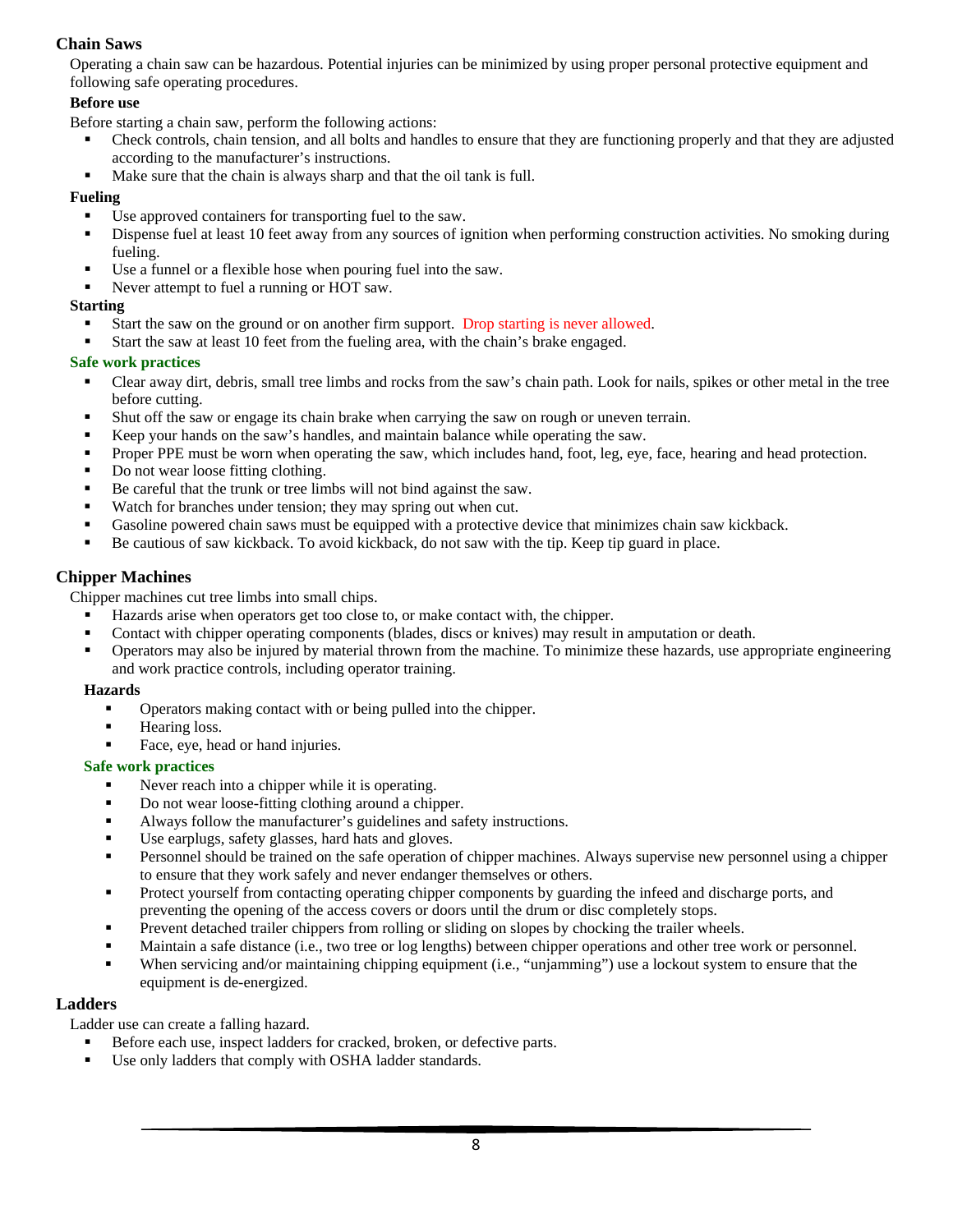### <span id="page-9-0"></span>**Safe work practices**

Make sure your ladder is secure by following these guidelines:

- Position portable ladders so the side rails extend at least 3 feet above the landing.
- Secure side rails at the top to a rigid support and use a grab device when 3-foot extension is not possible.
- Do not apply more weight on the ladder than it is designed to support
- Make sure that the weight on the ladder will not cause it to slip off its support.

## <span id="page-9-1"></span>**Tarping**

**Blue Tarps**" are designed to temporarily protect a building until a permanent roof is constructed. Inspect roofs and install blue tarping, if necessary, as temporary protection from the elements.

#### <span id="page-9-2"></span>**Safe work practices**

The tasks include inspections, setting up access (ladders), and installing the blue tarp.

- Provide fall protection where feasible, at a minimum provide safety monitors.
- Properly set up and use ladders in accordance with the ladder section and/or 29 CFR 1926.1053.
- Unless the electrical power lines have been de-energized and visibly grounded, maintain proper distance from electrical power lines (at least 10 feet) and/or provide insulating barriers.
- **PPE** to include eye protection and work boots
- Conduct task specific training Hand and power tool safety

## <span id="page-9-3"></span>**Physical Hazards & Risks**

Personnel involved with hurricane or flood response and recovery activities should be aware of the dangers involved and what safety precautions should be taken.

## <span id="page-9-4"></span>**Sharp, Jagged Debris**

 Personnel handling hurricane related debris may suffer wounds. Tetanus is a potential health threat for persons who sustain wound injuries. Also, any wound has the potential for becoming infected, and floodwater exposures may add to this concern.

#### <span id="page-9-5"></span>**PPE Recommendations**

- Use heavy gloves to protect the hands when handling debris to minimize the chances of cuts and scrapes.
- Gloves designed to protect the skin from chemical exposure are not typically strong enough to protect from debris.
- Multiple layers of gloves (*double gloving*) may be necessary.
- Comfortable, form fitting clothing that includes long pants, long sleeve shirts, boots, eye protection (safety glasses, goggles, or faceshields), and protective head covers are also appropriate.

#### <span id="page-9-6"></span>**Tetanus**

- Exposure to flood waters *does not increase the risk of tetanus*.
- However, some people impacted by floods and other disasters may have wounds such as puncture to the skin, cuts, bruises, lacerations, scrapes, or other skin injuries that become contaminated by flood waters, human or animal wastes, soil, dirt, or saliva.

#### <span id="page-9-7"></span>**Risk of Tetanus to Emergency Personnel, Clean-up personnel, Volunteers**

- During evacuation and flood cleanup, emergency personnel, cleanup personnel, and volunteers may be at increased risk for wounds (*as described above*).
- Personnel should know their vaccination status and make sure that they are up to date.
- Those with current vaccinations do not require prophylaxis w/tetanus immune globulin (TIG).

#### <span id="page-9-8"></span>**Tetanus Protection**

- Vaccination prevents tetanus.
- Tetanus vaccines are recommended for people of all ages.
- Tetanus vaccines are routinely recommended during infancy at 2, 4, and 6 months of age, with booster doses at ages 15-18 months, 4-6 years, and 11-12 years.
	- *Protection acquired against tetanus after vaccination* during childhood, or from a prior infection, *does not last a lifetime*.
- Adults need an age-appropriate tetanus *booster shot every 10 years* to maintain protection. Being up to date with your tetanus vaccine is the best tool to prevent tetanus.

#### <span id="page-9-9"></span>**Falls**

- Employees shall be protected from *falls greater than six feet* to a lower level. Fall protection such as guardrails, coverings over floor holes, or personal fall arrest systems shall be installed conforming to *29 CFR 1926 Subpart M*.
- A qualified person must determine if the walking / working surface is adequate to support the weight of personnel, tools, and materials. This is important in areas compromised by floodwaters or suffered structural damage from high winds.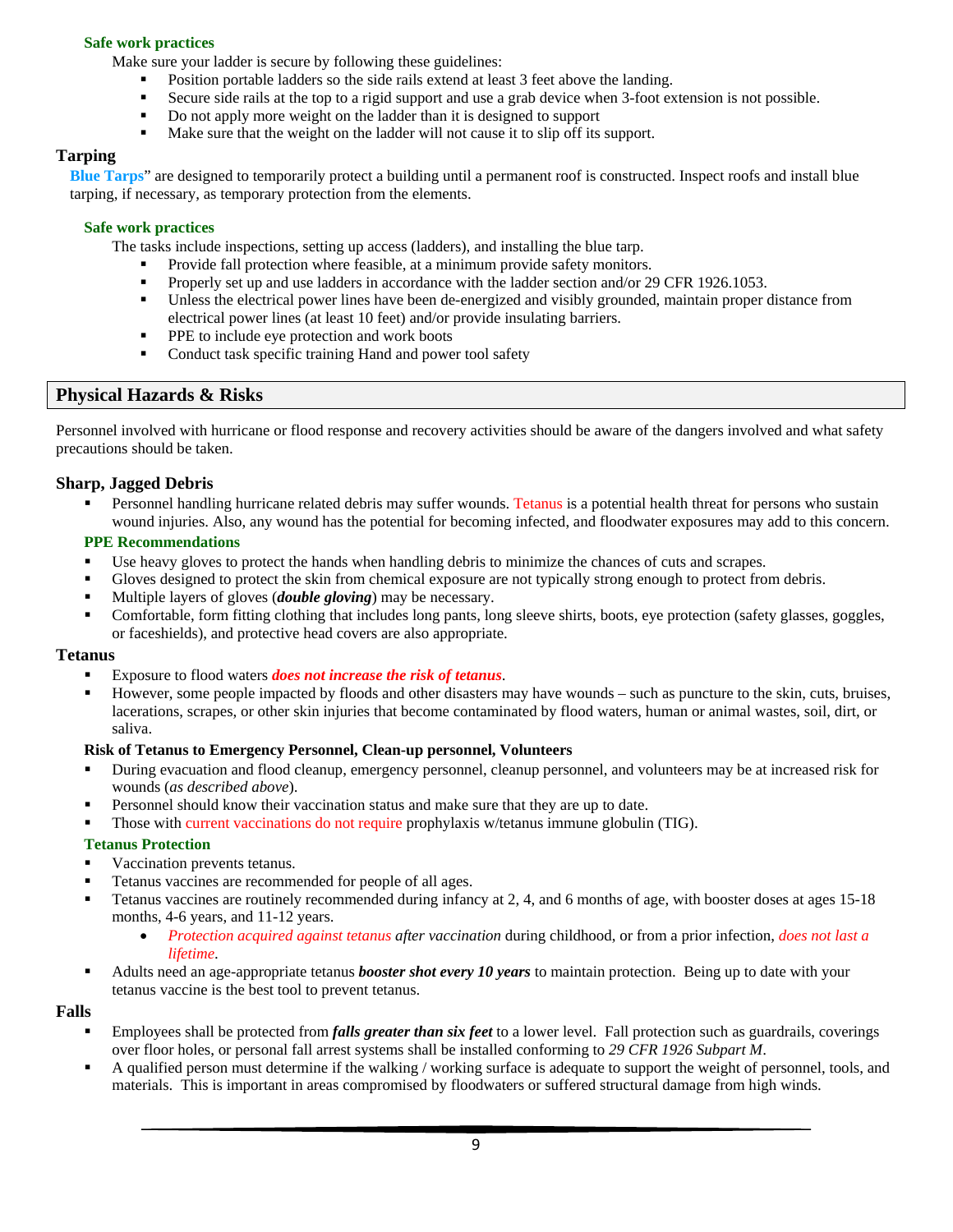- Use of *scaffolds* shall conform to *29 CFR 1926 Subpart L*. Use of *ladders* shall conform to 29 CFR 1926 Subpart X. The use of aerial lifts & scissor lifts shall conform to the applicable portions of 29 CFR 1926 as well as relevant ANSI standards.
- Personnel shall pay extra attention to the walking / working surfaces to minimize slip/trip/fall hazards. Extra care should be exercised when stepping into areas that are unstable or uneven, such as debris field, or where the surface cannot be visualized (i.e., if covered by water).
- Objects that may dislodge and fall, especially broken glass, present a serious hazard to employees. When possible, such objects or glass should be removed before employees work beneath them. If objects cannot be removed, then controls such as debris netting, sidewalk sheds, canopies, or catch platforms shall be installed.

General rule: If an employee can fall six feet or more onto a lower level, fall protection must be provided.

## <span id="page-10-0"></span>**Electrical Hazards**

Electrical, overhead power lines, power junctions, and downed electrical wires and cables can cause electrocution and burns.

- Fallen lines can also energize other objects such as fences, ladders, or metal building parts.
- If damage to an electrical system is suspected (for example, if the wiring has been under water, you can smell burning insulation, wires are visibly frayed, or you see sparks), turn off the electrical system in the building and follow lockout/tagout procedures before beginning work.
	- Do NOT turn the power back on until electrical equipment has been inspected by a qualified electrician.
- Use of improperly sized or operated portable generators during electrical outages can also cause "backfeed" injuries to personnel performing repair work in neighboring buildings.

## <span id="page-10-1"></span>**Safe work practices**

- Only trained electricians and utility personnel should approach or handle electrical lines. All other response personnel should avoid going near all downed lines and should treat them as if energized.
- Beware of overhead and underground power lines when clearing debris. Extreme caution is necessary when moving ladders and other equipment near overhead power lines to avoid inadvertent contact.
- Treat all power lines as energized until you are certain that the lines have been de-energized.
- Do NOT touch downed power lines or any object or water that is in contact with such lines.
- *Stay at least 10 feet (3 meters) away* from overhead wires during cleanup and other activities. If working at heights or handling long objects, survey the area before starting work for the presence of overhead wires.
- De-energized power lines may become energized by a secondary power source such as a portable backup generator.
- Ground-fault circuit interrupters (GFCIs) must be used in all wet locations. Portable GFCIs can be bought at hardware stores.
- Ensure all electrical equipment, including extension cords, used in wet environments are marked, as appropriate, for use in wet locations. Be sure that all electrical connections are kept dry and out of water.
- Have a qualified electrician inspect electrical equipment that has gotten wet before energizing it.
- All electrical equipment must be inspected for any damage before use; immediately remove from service all damaged electrical equipment.
- Never start or operate electrical equipment while it or you are in water.
- Never repair electrical cords or equipment unless qualified and authorized to do so.

## <span id="page-10-2"></span>**PPE Recommendations**

- Electricians and utility personnel need to use special electrically resistant PPE including head covers, gloves, boots, and appropriate eye protection.
- Special electrical PPE is only one aspect of electrical safety practice. Special training and practices to test, de-energize, isolate, and/or lockout hazardous energy sources are important.

## <span id="page-10-3"></span>**Portable Generator Safety**

Portable generators are used to generate electricity and are commonly used during disaster response. Portable generators can be dangerous if used incorrectly.

## Major causes of injuries and fatalities

- Shocks and electrocution from improper use of power or accidentally energizing other electrical systems.
- Carbon monoxide from a generator's exhaust.
- Fires from improperly refueling the generator or inappropriately storing fuel.

## <span id="page-10-4"></span>**Carbon Monoxide Poisoning**

- Carbon monoxide (CO) is a colorless, odorless, toxic gas.
- Many personnel have died from CO poisoning because their generator was not adequately ventilated.
- Never use a generator indoors.
- Never place a generator outdoors near doors, windows, or vents. Maintain a safe distance of at least 20 feet.
- If you or others show symptoms of CO poisoning—dizziness, headaches, nausea, tiredness—get to fresh air immediately and seek medical attention.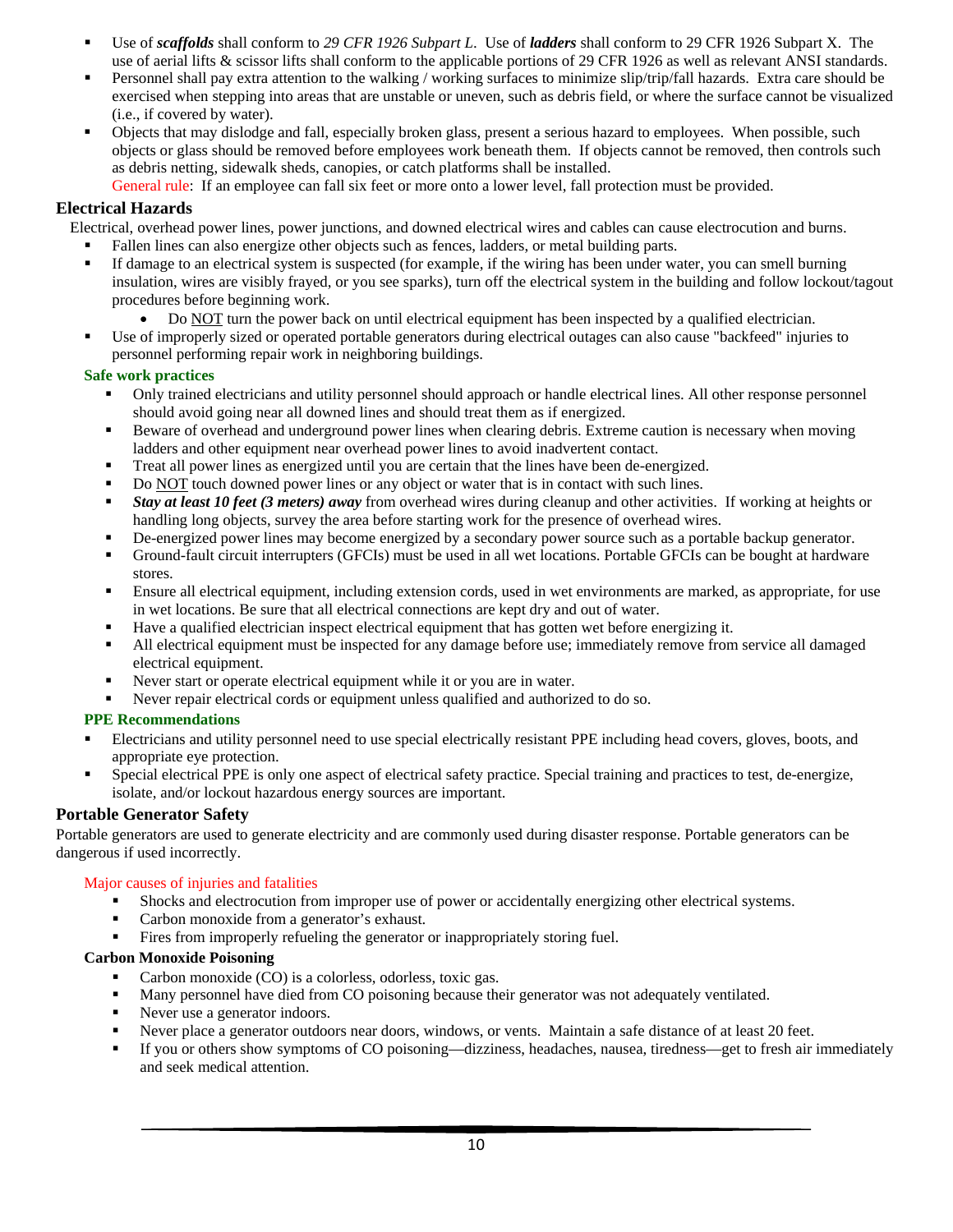## <span id="page-11-0"></span>**Safe Work Practices**

- Inspect portable generators for damage or loose fuel lines that may have occurred during transportation and/or handling.
- Keep the generator dry.
- Maintain and operate portable generators according to the manufacturer's use and safety instructions.
- **Never attach a generator directly to the electrical system of a structure** (home, office or trailer) unless the generator has a properly installed transfer switch because this creates a risk of electrocution for utility personnel.
- Always plug electrical appliances directly into the generator using the manufacturer's supplied cords.
- Use undamaged heavy-duty extension cords that are grounded (3-pronged).
- Use ground-fault circuit interrupters (GFCIs) as per the manufacturer's instructions.
- Before refueling, shut down the generator. Never store fuel indoors.

## <span id="page-11-1"></span>**Slick and Unstable Surfaces**

<span id="page-11-2"></span>Traumatic injuries, including serious fall injuries, from slips, trips and falls, or collapsing materials are possible.

### **PPE Recommendations**

- Ensure personnel have a full array of PPE, including safety shoes with slip resistant soles, cut resistant gloves, eye protection, and hard hats.
- Ensure personnel use full PPE and lifelines tied off to suitable anchor points, including bucket trucks, whenever possible.

## <span id="page-11-3"></span>**Structure Safety**

Do not enter a structure that shows indication of being unsafe –such as walls with large cracks, shifting, or partial collapse.

## <span id="page-11-4"></span>**Safe work practices**

- Consider entering the structure *during daytime* especially if it is without electricity and you have no lights.
- Determine if any hazardous substances have been anywhere on the property including pipes and tanks.
- Ensure appropriate utilities have been notified prior to entering and starting any demolition work.
	- If it is necessary to maintain any power, water or other utilities during demolition, such lines shall be temporarily relocated, as necessary, and protected.
- Immediately leave the structure if unusual sounds (indication of shifting) or smells (possible gas leak) are noticed.
- Prior to permitting employees to start demolition operations, an engineering survey shall be made, by a competent person, of the structure to determine the condition of the framing, floors, and walls, and possibility of unplanned collapse of any portion of the structure.
	- Any adjacent structure where employees may be exposed shall also be similarly checked. Written evidence that such a survey has been performed shall be maintained.
- When employees are required to work within a structure to be demolished, which has been **damaged by fire, flood, explosion, or other cause**, the walls or floor shall be shored or braced.
- All electric, gas, water, steam, sewer, and other service lines shall be shut off, capped, or otherwise controlled, outside the building line before demolition work is started.
- Structural or load-supporting members on any floor shall not be cut or removed until all stories above such a floor have been demolished and removed. This provision shall not prohibit the cutting of floor beams for the disposal of materials or for the installation of equipment, provided that the requirements of 1926.853 and 1926.855 are met.

## <span id="page-11-5"></span>**Floodwater exposure**

Floodwaters may contain bacteria from human and animal wastes.

- Likely symptoms from an infection are *stomach-ache, fever, vomiting and diarrhea*.
- While skin contact with flood water does not, by itself, pose a serious health risk, emergency response personnel and the public should avoid direct contact with standing water when possible to minimize the chance for infection.
- Chemical contamination of floodwaters can also occur and contamination levels may be higher nearer to sources such as industrial locations.
- Work in and around moving or standing water in flooded areas presents a risk of drowning. Standing or working in water which is cooler than **75 degrees F** (24 degrees C) will remove body heat more rapidly than it can be replaced, resulting in hypothermia.

#### <span id="page-11-6"></span>**PPE Recommendations**

 Double gloving w/waterproof glove under a heavy work glove is the best way to protect hands from cuts, scrapes, and floodwater exposure. Should include an inner cut-resistant glove (nitrile or similar washable material) and an outer nitrile or latex disposable glove (*preferably 4 to 8 mil thickness*). Hands should be washed after removal of gloves.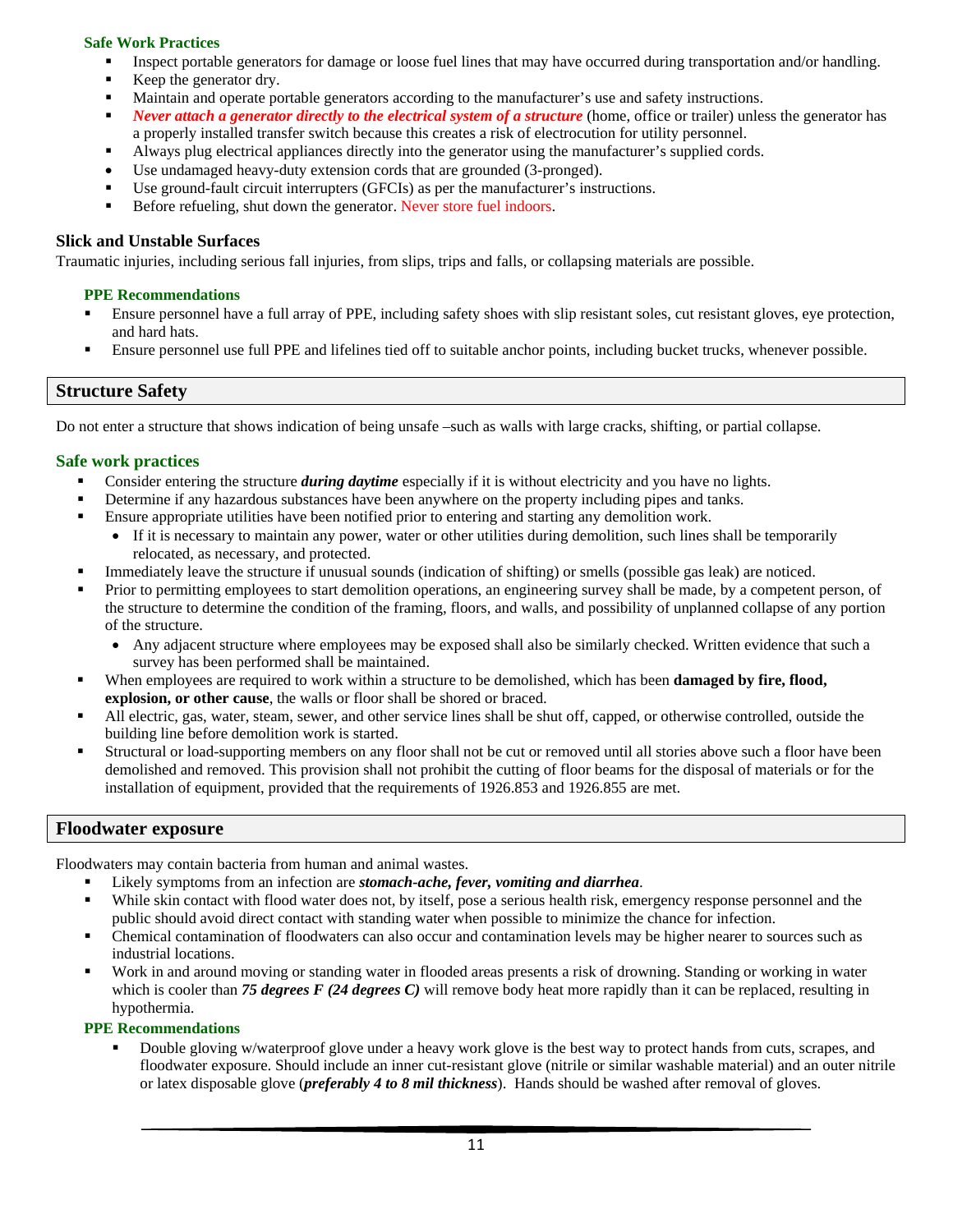- Boots/rain gear can be used to prevent lower body skin exposures. It's important to minimize contaminating inside of gloves.
- Gloves not disposed of should be cleaned with soap and water and dried between uses.
- Floodwaters are associated with strong odors, but experience in past floods and disease outbreak tracking do not suggest the need for a general recommendation for default respirator use by all personnel.
- As with all emergency operations, site specific information should be used to tailor recommendations to the hazards and exposures at hand. For example, use of N95 respirators might be advisable adjacent to aerated floodwater where mists are created- such as potential tasks associated with repair of pumping facilities or discharge pipes.
- Avoid working alone and wear a Coast Guard-approved life jacket or buoyant work vest when entering flood waters or working over or near flood waters.
- Wearing wet gloves/PPE can cause dermal irritation. Long exposures to wet conditions can compromise skin barrier function.
- Repeated use of impermeable gloves, especially in hot and humid conditions, can aggravate skin rashes. Cotton liners are sometimes used under protective gloves to improve comfort and to prevent dermatitis.
- Latex gloves should be avoided because of the risk of developing skin sensitivity or allergy.
- Open wounds and skin conditions such as eczema and psoriasis may increase your risk of infection.
- Contamination of wounds with water (fresh or sea water) can lead to infections caused by waterborne organisms.
- If skin contact with floodwaters occur, CDC strongly advises the use of soap and water to clean exposed areas. Waterless alcohol-based hand rubs can be used when soap or clean water is not available.

### <span id="page-12-0"></span>**Contact with blood/body fluids and handling animal and human remains**

There is no direct risk of contagion or infectious disease from being near human remains for people who are not directly involved in recovery or other efforts that require handling dead bodies. Personnel who must have direct contact with human remains can have exposure to blood borne pathogens.

 Blood, bloody fluids, body fluids, and tissues are potential sources of blood-borne infections from pathogens including *Hepatitis B, Hepatitis C, and HIV*. Exposures to medical providers and personnel may occur via a cut or puncture wound; through mucous membranes (eye, nose, mouth); and through non-intact skin (dermatitis/rashes, injuries, abrasions).

#### <span id="page-12-1"></span>**PPE Recommendations**

- **Personnel who will have direct contact with the victims, or surfaces contaminated with blood or body fluids should use** [universal precautions.](http://www.cdc.gov/ncidod/dhqp/bp_universal_precautions.html) These require use of protective barriers such as gloves, face-shields, or protective eyewear.
- Organic vapor respirators can be used for nuisance odor control where needed. One option that provides odor control and universal precaution splash and eye protection is to use a full-face piece respirator with N95 and organic vapor cartridges.

#### <span id="page-12-2"></span>**Diseases - Diarrheal**

Personnel should eat and drink only from approved safe food and water sources. Eating or drinking anything contaminated by flood water can cause diarrheal disease. To protect yourself,

- Practice good hygiene (handwashing) after contact with flood waters.
- Do not allow children to play in flood water areas.
- Wash children's hands frequently (always before meals).
- Do not allow children to play with toys that have been contaminated by flood water and have not been disinfected.

#### <span id="page-12-3"></span>**Infections - Wound**

Open wounds & rashes exposed to flood waters can become infected. To protect yourself and your family:

- Avoid exposure to flood waters if you have an open wound; Cover open wounds with a waterproof bandage.
- Keep open wounds as clean as possible by washing well with soap and clean water.
- If a wound develops redness, swelling, or drainage, seek immediate medical attention.

#### <span id="page-12-4"></span>**Trench Foot**

Trench foot, also known as immersion foot, is an injury of the feet resulting from prolonged exposure to wet and cold conditions. Trench foot can occur at temperatures as high as 60 °F if the feet are constantly wet. Injury occurs because wet feet lose heat 25times faster than dry feet. Therefore, to prevent heat loss, the body constricts blood vessels to shut down circulation in the feet. Skin tissue begins to die because of lack of oxygen and nutrients and due to the buildup of toxic products.

#### **Symptoms**

| Reddening of the skin | <b>Numbness</b>    | Bleeding under the skin                                 |
|-----------------------|--------------------|---------------------------------------------------------|
| Leg cramps            | Tingling pain      | Gangrene (the foot may turn dark purple, blue, or gray) |
| Swelling              | Blisters or ulcers |                                                         |

First Aid: Personnel suffering from trench foot should:

Remove shoes/boots and wet socks.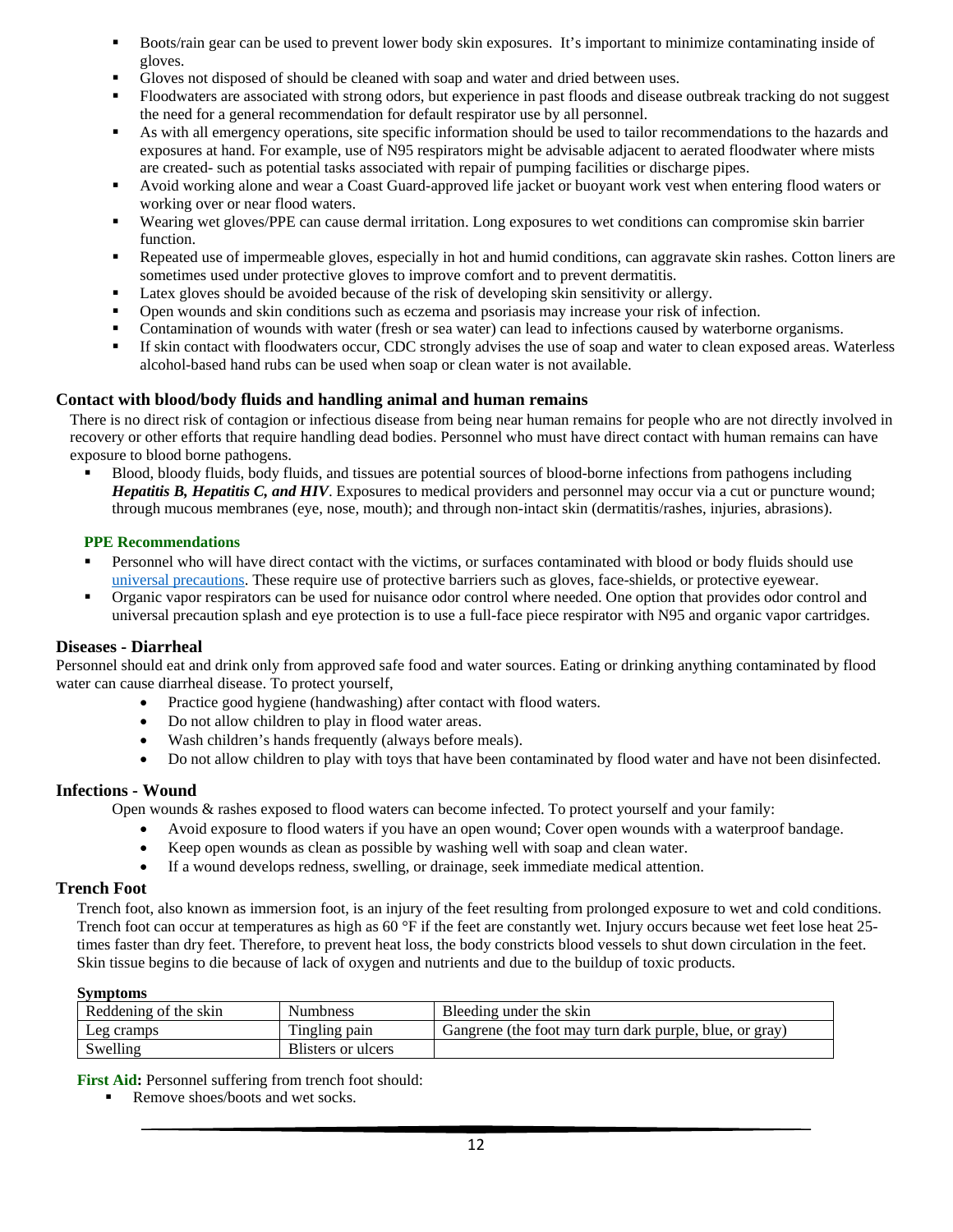- Dry their feet.
- Avoid walking on feet, as this may cause tissue damage.

## <span id="page-13-0"></span>**Mold/Fungi Hazards**

Flood conditions contribute to the growth and transmission of many kinds of fungi, some of which can cause sickness.

- Cleanup personnel are at increased risk of exposure to airborne fungi and their spores because they often handle moldy building materials, decaying vegetable matter, rotting waste material, and other fungus-contaminated debris.
- Fungal material is carried into the respiratory tract when airborne particles are inhaled.
- There are many different kinds of fungi, including *mildew*, *molds*, *rusts*, and *yeasts*. Most of these are harmless, but some can cause respiratory and other disorders when personnel inhale or come into contact with fungi.
- Greatest risk to individuals with: a weakened immune system, allergies, asthma, sinusitis, or other lung diseases.

### <span id="page-13-1"></span>**Mold - How to Recognize**

- **Sight** Usually appear as colored woolly mats.
- **Figure 1** Smell Often produce a foul, musty, earthy smell.

#### <span id="page-13-2"></span>**Adverse health effects may include**

- Allergic responses
- Aggravation of asthma attacks.

### **Symptoms of exposure, to include allergic reactions**

| Nasal stuffiness | Wheezing         | Sneezing  |
|------------------|------------------|-----------|
| Eye irritation   | Cough/congestion | Skin rash |

#### <span id="page-13-3"></span>**Protective measures and actions for all personnel who may be exposed to mold and fungi:**

- Avoid breathing dust (fungal spores) generated by moldy building materials, crops, and other materials.
- Consider using an N-95 NIOSH-approved disposable respirator as a minimum when working with moldy or damp hay, grain, compost, or building materials. Respirator protection must be used in accordance with OSHA's Respiratory Protection standard (29 CFR 1910.134, Appendix D).
- Consider discarding all water damaged materials. Articles that are visibly contaminated with mold should be discarded

#### <span id="page-13-4"></span>**Cleaning up or renovating flooded buildings and homes.**

- NIOSH-approved respirators are strongly recommended. Respiratory protection such as the *N-95* must be used in accordance with OSHA's Respiratory Protection standard (29 CFR 1910.134).
- Wear gloves and eye protection.
- Remove building materials and furnishings that are wet and may become contaminated with mold growth
	- Place in sealed impermeable bags or closed containers.
	- Large items with heavy mold growth should be covered with polyethylene sheeting and sealed with duct tape before being removed from the area.
- Remove and discard *porous organic materials* that have become wet or are visibly contaminated (e.g., damp insulation in ventilation system, moldy ceiling tiles, and mildewed carpets).
- All of these materials can be discarded as ordinary construction waste.

#### **Non-porous materials** (e.g., metal, glass, hard plastics, etc.).

- Can be dried out, fully cleaned and reused.
- Clean hard and non-porous materials using a detergent.
- Surfaces can be rinsed with a disinfectant made of <sup>1</sup>/<sub>2</sub> cup liquid household bleach mixed into one gallon of water. Caution**:** DO NOT mix bleach with cleaning products that contain ammonia).

#### **Semi-porous** *materials (e.g., wood and concrete)*

• Can be cleaned if they are structurally sound.

**Porous** materials (e.g., drywall, carpets, insulation, ceiling tile, etc.) are different because mold penetrates into them making it very difficult to fully clean. As a general rule, if a porous material has been *wet for over 48 hours,* it's best to remove & replace.

#### <span id="page-13-5"></span>**General Cleaning and Disinfecting**

 Clean and disinfect *nonporous* surfaces where microbial growth has occurred with detergents, chlorine-generating slimicides, or other biocides and ensure that these cleaners have been removed before air handling units are turned on.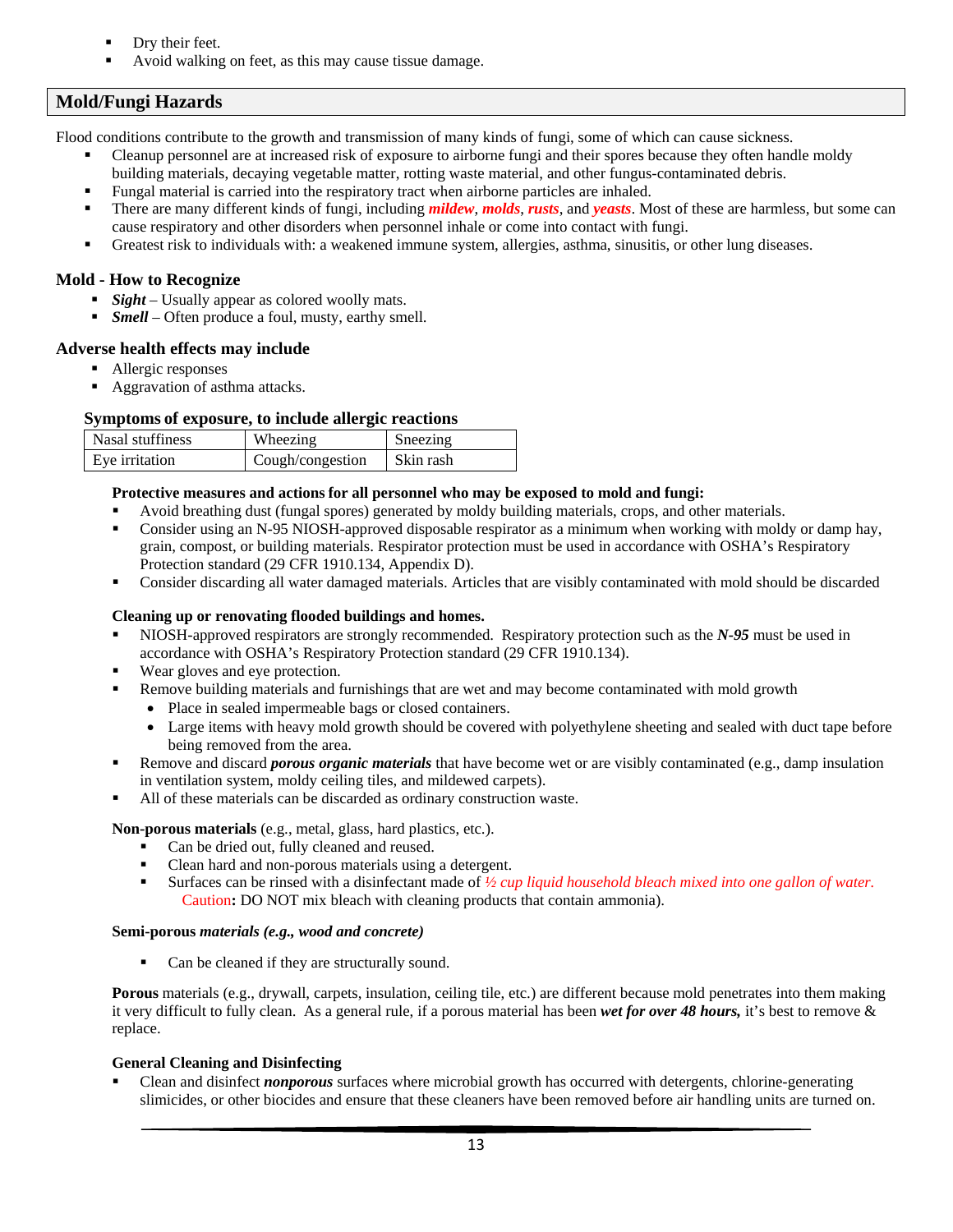- When using a biocide or disinfectant, consult the material safety data sheet (MSDS) or warning label for the appropriate personal protective equipment (PPE) that should be used when handling these chemicals.
- Chemical safety and handling must be done in accordance with OSHA's Hazard Communication standard (29 CFR 1910.1200).

## **When in doubt, throw it out.**

- Surfaces that have a light covering of mold should be scrubbed with warm, soapy water and rinsed with a disinfectant made of 1/2 cup liquid household bleach mixed into one gallon of water.
	- Caution: Do not mix bleach with other cleaning products that contain ammonia.
- After working with mold-contaminated materials, wash thoroughly, including the hair, scalp, and nails.
- If the safety of food or beverage is questionable, *throw it out*. Only drink safe drinking water that has been bottled, boiled, or treated until there is confirmation that the community water supply is safe for consumption.

#### <span id="page-14-0"></span>**Mold Remediation** – The size of the area is important.

### **Small Areas (i.e., < 30 ft.2 )**

- The work area should be unoccupied.
	- Removing people from adjacent spaces is not necessary but is recommended for infants, persons recovering from surgery, immune or asthma suppressed people, hypersensitivity pneumonitis and severe allergies.
	- Containment of the work area is not necessary.
- Cover surfaces in the work area that could become contaminated with secured plastic sheets to contain dust and debris, and prevent further contamination.

## **Large Areas (i.e., 30-100 ft.2 )**

- The work area and areas directly adjacent to it should be unoccupied.
- Cover surfaces in the work area and adjacent areas that could become contaminated with secured plastic sheets to contain spores, dust and debris to prevent further contamination.
- Seal ventilation ducts/grills in the work area and areas directly adjacent with plastic sheeting.
- If remediation procedures are expected to generate a lot of dust (e.g., abrasive cleaning of contaminated surfaces, demolition of plaster walls) or the visible concentration of mold is heavy (i.e., blanket versus patchy coverage) follow the extensive contamination procedures below.

#### **Extensive and Visible Mold**

- Develop a suitable mold remediation plan.
	- *The plan should address*: work area isolation, the use of exhaust fans with high-efficiency particulate air (HEPA) filtration, and the design of airlocks/decontamination room.
- Consult with industrial hygienists or other environmental health and safety professionals with experience performing mold remediation before beginning this level of remediation.

## <span id="page-14-1"></span>**Worker Protection**

Worker protection uses engineering controls, work practices and PPE during mold remediation. Inhalation is the route of exposure of most concern to cleanup personnel.

#### **Engineering Controls**

- Re-wetting materials with a mist of water to suppress spores, dust and debris.
- Wrap and seal the items that will be discarded in plastic bags or sheets to reduce the spread of spores.
- Provide natural or local exhaust ventilation during all cleaning steps.

#### **Safe Work Practices**

- Do not eat, drink, or smoke in work areas.
- Avoid breathing dusts.
- After an area has been cleaned and is completely dry, vacuum the area with a HEPA vacuum. HEPA vacuums are also recommended for cleaning up dust that may have settled on surfaces outside the work area.
- The work area and areas used by remediation personnel for egress should be cleaned with a damp cloth or mop and a detergent solution. Set up a decontamination area.
- **Leave the area clean, dry and free of visible debris.**
- After working, wash thoroughly, including hair, scalp and nails.

#### **PPE**

#### **Respirators:**

For **areas smaller than 100 ft.**<sup>2</sup>; use an approved respirator, at a minimum, either a half-face or full-face N, R, or P-95 respirator.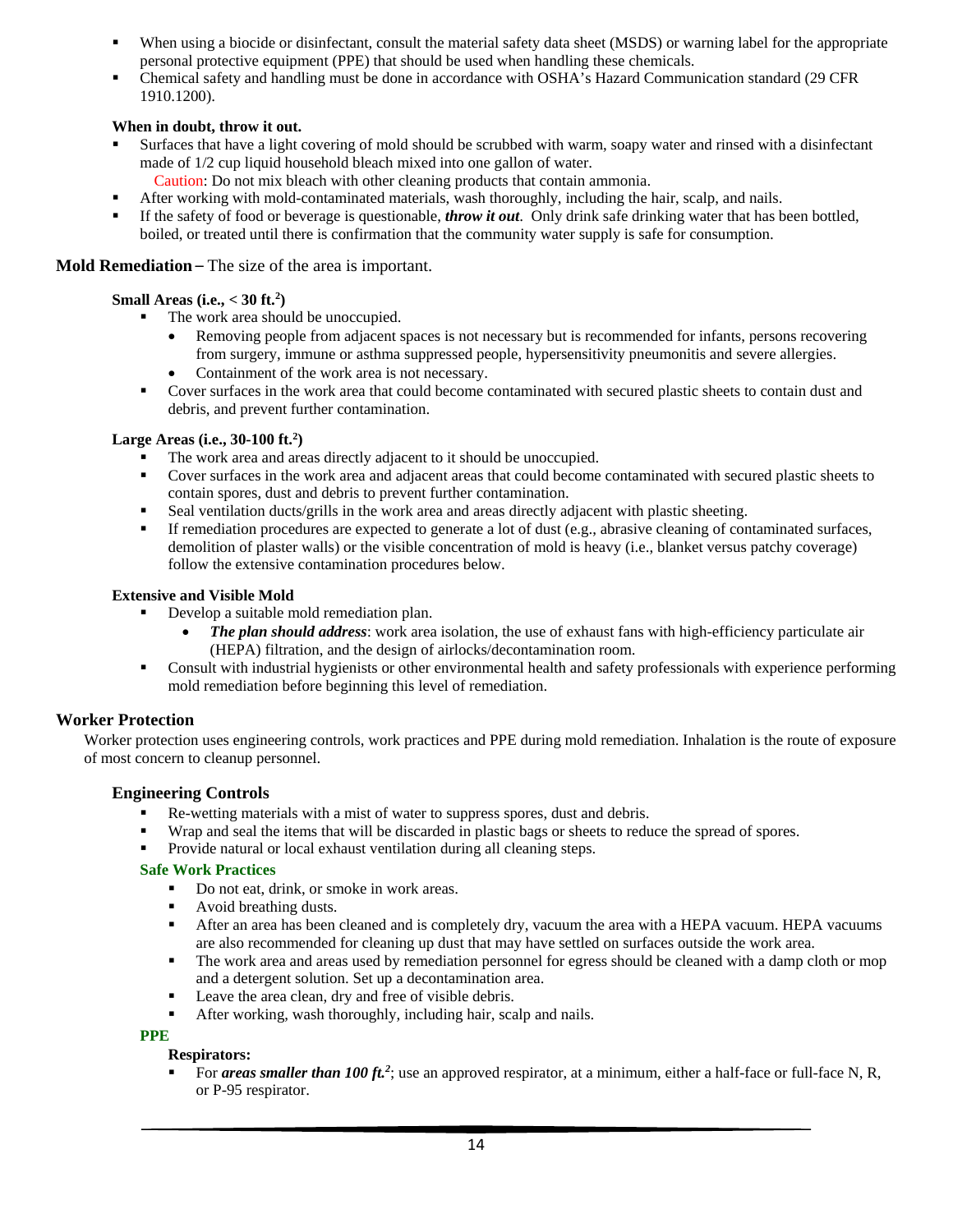- For *areas greater than 100 ft.<sup>2</sup>*, areas where mold is heavy (blanket coverage rather than patchy), or areas where substantial dust is generated during cleaning or debris removal (e.g., abrasives are used to clean surfaces); use an approved respirator, at a minimum, either a half-face or full-face N, R, or P-100 respirator.
- Charcoal-impregnated filters may be used for odors.
- Non-vented goggles.
- Long gloves made of material that will protect personnel from chemicals used for surface cleaning.
- **Protective clothing (e.g., disposable coveralls) to prevent contamination and skin contact with mold and** chemicals. For *areas greater than 100 ft.2* , ensure that protective clothing covers entire body including head and feet.

## <span id="page-15-0"></span>**Decontamination**

- During a flooding event, there is an increased danger of contracting bacterial, viral and protozoal diseases.
- Floodwaters can be contaminated with sewage and decaying animal and human remains. Therefore, disinfection of contaminated hands, clothing, tools/equipment, and surfaces in work areas is critical in disease prevention.
- Household bleach solutions of various strengths can be used for this purpose.

### <span id="page-15-1"></span>**Hand Decontamination**

- Wash hands completely with soap and water.
- Rub your hands together for at least 10 seconds (with soap if available). Wash all surfaces well, including wrists, palms, backs of hands, fingers, and under the fingernails.
- Clean the dirt from under your fingernails.
- Rinse the soap from your hands.
- Dry your hands completely with a clean towel if possible (this helps remove the germs).
- However, if towels are not available it is okay to air dry your hands.
- Pat your skin rather than rubbing it to avoid chapping and cracking.
- If you use a disposable towel, discard it in the trash.

### <span id="page-15-2"></span>**Clothing, Tools and Equipment Decontamination**

- Contaminated clothing, tools and equipment should also be cleaned.
- It is preferable that soap and clean water be used when available.
- If only contaminated water is available, use the following:
	- $\bullet$  1/4 cup bleach.
	- 1 gallon of water.
- Immerse objects in the solution for 10 minutes; if clothing, gently swirl every few minutes.
- If clothing, wring out as much moisture as possible.
- If tools or equipment, allow the object to drain and then transfer it directly to the bleach solution used for hand cleaning.
- Re-immerse the clothing in the household bleach solution used for hand cleaning for 10 minutes with periodic gentle swirling of the clothing.
- If clothing, wring out as much moisture as possible.
- Allow clothes to thoroughly dry before using again.

#### <span id="page-15-3"></span>**Severe Surface Decontamination**

- Surfaces that are heavily contaminated with mold, feces, or body tissues should be disinfected using the following household bleach solution:
	- $\bullet$  11/2 cups bleach.
	- 1 gallon of water.
- Place the solution in a spray dispenser.
- Thoroughly douse surfaces that have heavy deposits of contaminants and allow to stand for 3 minutes.
- Wipe the contaminants from the surface with a paper towel.
- Discard the towel.
- Douse the surface again but use the bleach solution that is used for hand washing and wipe off the residual contamination with a paper towel.
- Discard the towel and allow surface to dry.

#### **Important Considerations**

- For greatest effectiveness, prepare bleach solutions fresh daily, preferably just prior to use.
- Allow all bleach solutions to stand for at least 30 minutes before using.
- Do not immerse electrical or battery-operated tools/equipment in bleach solutions; wipe the outside of these objects with a disposable rag soaked with the solution and allow it to dry.
- Use gloves and eye protection when cleaning clothes, tools/equipment, and surfaces. Use respirator protection (an N-95 respirator is recommended) when mold is present.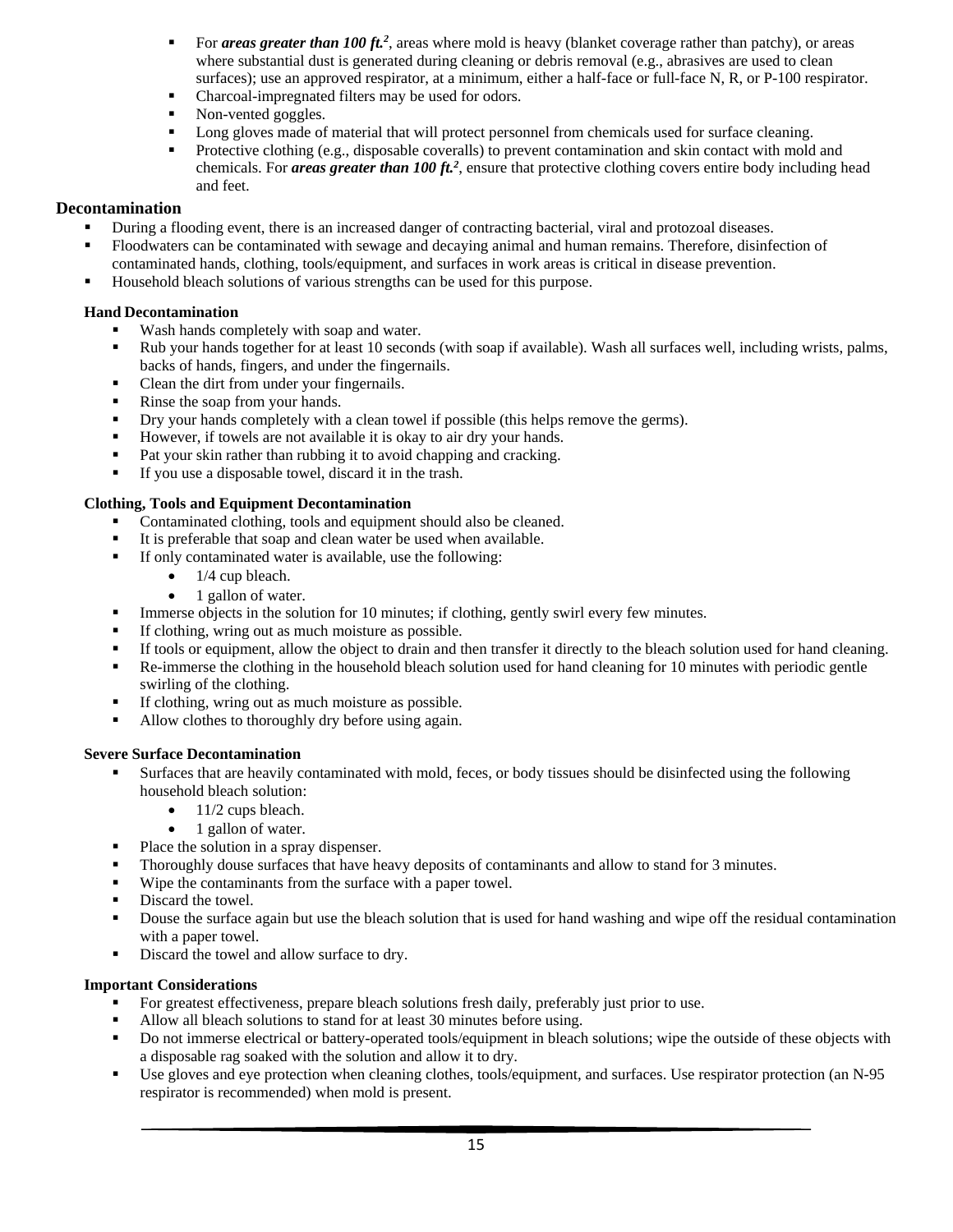- All containers should be labeled "Bleach-disinfected water: DO NOT DRINK."
- Caution: Never mix bleach with products containing ammonia.

### <span id="page-16-0"></span>**Exposures**

#### <span id="page-16-1"></span>**Heat Stress Related Illness**

Personnel going from cool to hot climates will need to acclimate to the warmer environment – and as such they may be more susceptible to heat related illness and should be aware they will need to acclimate first.

Personnel exposed to extreme heat or work in hot environments may be at risk of heat stress.

- Exposure to extreme heat can result in occupational illnesses and injuries.
- Heat stress can result in heat stroke, heat exhaustion, heat cramps, or heat rashes.
- Heat can increase the risk of worker injuries as it may cause in sweaty palms, fogged-up safety glasses, and dizziness.
- Personnel at greater risk of heat stress include:
	- Those who are 65 years of age or older; are overweight; have heart disease or high blood pressure; or take medications that may be affected by extreme heat.
- Consult with the site safety and health officer to determine work/rest recommendations

#### <span id="page-16-2"></span>**Heat Stroke**

Heat stroke is the most serious heat-related illness. It occurs when the body becomes unable to control its temperature: the body's temperature rises rapidly, the sweating mechanism fails, and the body is unable to cool down. When heat stroke occurs, the body temperature can rise to 106°F or higher within 10 to 15 minutes. Heat stroke can cause death or permanent disability if emergency treatment is not given.

#### **Symptoms -** Fatal if treatment is delayed

| Confusion, altered mental status, slurred speech | Seizures                   |
|--------------------------------------------------|----------------------------|
| Loss of consciousness (coma)                     | Very high body temperature |
| Hot, dry skin or profuse sweating                |                            |

**First Aid -** Take the following steps to treat someone with heat stroke:

- Call 911 for emergency medical care.
- Stay with worker until emergency medical services arrive.
- Move the worker to a shaded, cool area and remove outer clothing.
- Cool the worker quickly with a cold water or ice bath, if possible; wet the skin, place cold wet cloths on skin, or soak clothing with cool water.
- Circulate the air around the worker to speed cooling.
- **Place cold wet cloths or ice on head, neck, armpits, and groin; or soak clothing w/cool water.**

#### <span id="page-16-3"></span>**Heat Exhaustion**

Heat exhaustion is the body's response to an *excessive loss of the water and salt*, usually through excessive sweating. People most prone to heat exhaustion are those that are elderly, have high blood pressure, and those working in a hot environment.

#### **Symptoms**

| Headache         | Weakness     | Confusion      | Elevated body temperature |
|------------------|--------------|----------------|---------------------------|
| Nausea           | Irritability | Vomiting       | Decreased urine output    |
| <b>Dizziness</b> | Thirst       | Heavy sweating |                           |

**First Aid -** Take the following steps to treat someone suffering from heat exhaustion:

- Take worker to the clinic or emergency room for medical evaluation and treatment.
- If on site or local medical care is unavailable, call 911.
- Stay with worker until help arrives.
- Remove worker from hot area and give liquids to drink.
- Remove unnecessary clothing, including shoes and socks.
- Use cold compresses to cool the worker; or cool head, face, & neck with cold water.
- **Encourage frequent sips of cool water.**

#### <span id="page-16-4"></span>**Rhabdomyolysis**

Rhabdomyolysis is a medical condition associated with heat stress and prolonged physical exertion, resulting in the rapid breakdown, rupture, and death of muscle.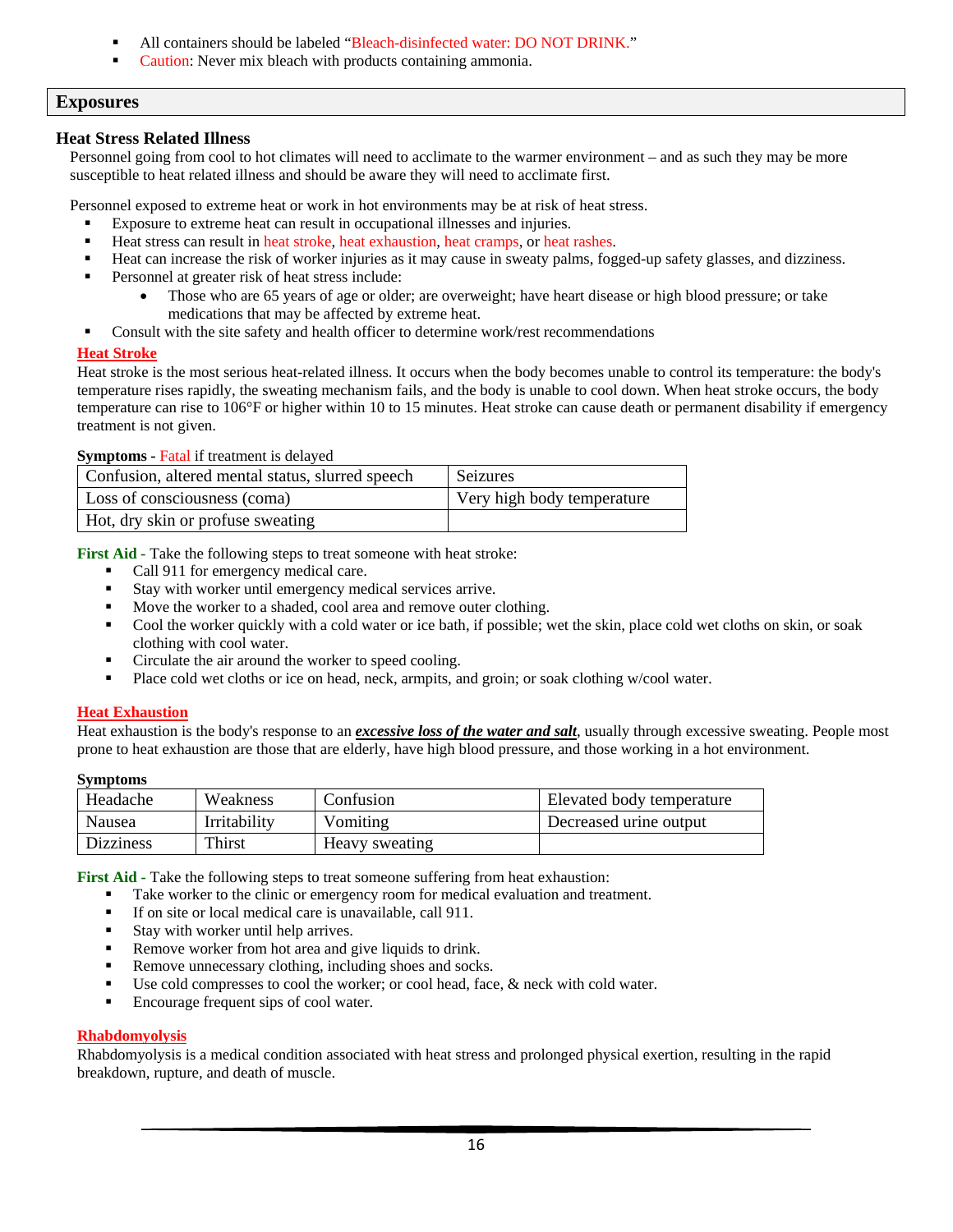#### **Symptoms**

| Muscle cramps/pain                          | Exercise intolerance |
|---------------------------------------------|----------------------|
| Abnormally dark (tea or cola colored) urine | Asymptomatic         |
| Weakness                                    |                      |

**First Aid:** Take the following steps to treat someone with symptoms of rhabdomyolysis:

- Stop activity
- Increase oral hydration (water preferred).
- Seek immediate care at the nearest medical facility.
- Ask to be checked for rhabdomyolysis (i.e., blood sample analyzed for creatine kinase).

#### <span id="page-17-0"></span>**Fainting**

Heat fainting (i.e., heat syncope) is an episode or dizziness that usually occurs with prolonged standing or sudden rising from a sitting or lying position. Factors that may contribute to heat syncope include dehydration and lack of acclimatization.

#### **Symptoms**

| $\sim$ , $\sim$ , $\sim$ $\sim$ $\sim$ $\sim$ |                                                                                            |
|-----------------------------------------------|--------------------------------------------------------------------------------------------|
| Fainting<br>: duration :<br>'short            | (prolonged standing: suddenly rising from a sitting or lying position)<br>Light-headedness |
|                                               |                                                                                            |

**First Aid:** Take the following steps to treat a worker with symptoms from fainting:

- Sit or lie down in a cool place.
- Slowly drink water, clear juice, or a sports drink.

#### <span id="page-17-1"></span>**Heat Cramps**

Heat cramps usually affect personnel who sweat a lot during strenuous activity. This sweating depletes the body's salt and moisture levels. Low salt levels in muscles causes painful cramps. Heat cramps may also be a symptom of heat exhaustion.

#### **Symptoms**

Muscle cramps, pain, or spasms in the abdomen, arms, or legs

**First Aid:** Personnel with heat cramps should:

- **Prink water & have a snack and/or carbohydrate-electrolyte replacement liquid (e.g., sports drinks) every 15 20 minutes.**
- **Avoid salt tablets.**
- Get medical help if the worker has heart problems, is on a low sodium diet, or if cramps do not subside within 1 hour.

#### <span id="page-17-2"></span>**Safe work practices - Heat stress control measures Hydration**

- - **People should drink an appropriate amount to stay hydrated.** If in the heat <2 *hours* and involved in moderate work activities, drink 1 cup (8 oz.) of water every 15–20 minutes.
	- During prolonged sweating lasting several hours, drink sports drinks containing balanced electrolytes.
	- Avoid alcohol and drinks with high caffeine or sugar.
	- Generally, fluid intake should not exceed 6 cups per hour.

#### **Rest Breaks**

- **Personnel should take appropriate rest breaks to cool down and hydrate.**
- Rest and take water breaks when you feel heat discomfort.
- Modify work/rest periods to give the body a chance to get rid of excess heat.
- Shorten work periods and increase rest periods:
	- As temperature, humidity, and sunshine increase.
	- When there is no air movement.
	- If protective clothing or equipment is worn.
	- For heavier work.

#### <span id="page-17-3"></span>**Cold Stress**

Personnel who are exposed to extreme cold or work in cold environments may be at risk of cold stress. Extreme cold weather is a dangerous situation that can bring on health emergencies in susceptible people, such as:

- People without shelter, outdoor personnel, and those who work in an area that is poorly insulated or without heat.
- Cold stress and its effects can vary across different areas of the country.
- In regions unaccustomed to winter weather, near freezing temperatures are considered factors for cold stress.
- Whenever temperatures drop decidedly below normal and as wind speed increases, heat can more rapidly leave your body. These weather-related conditions may lead to serious health problems.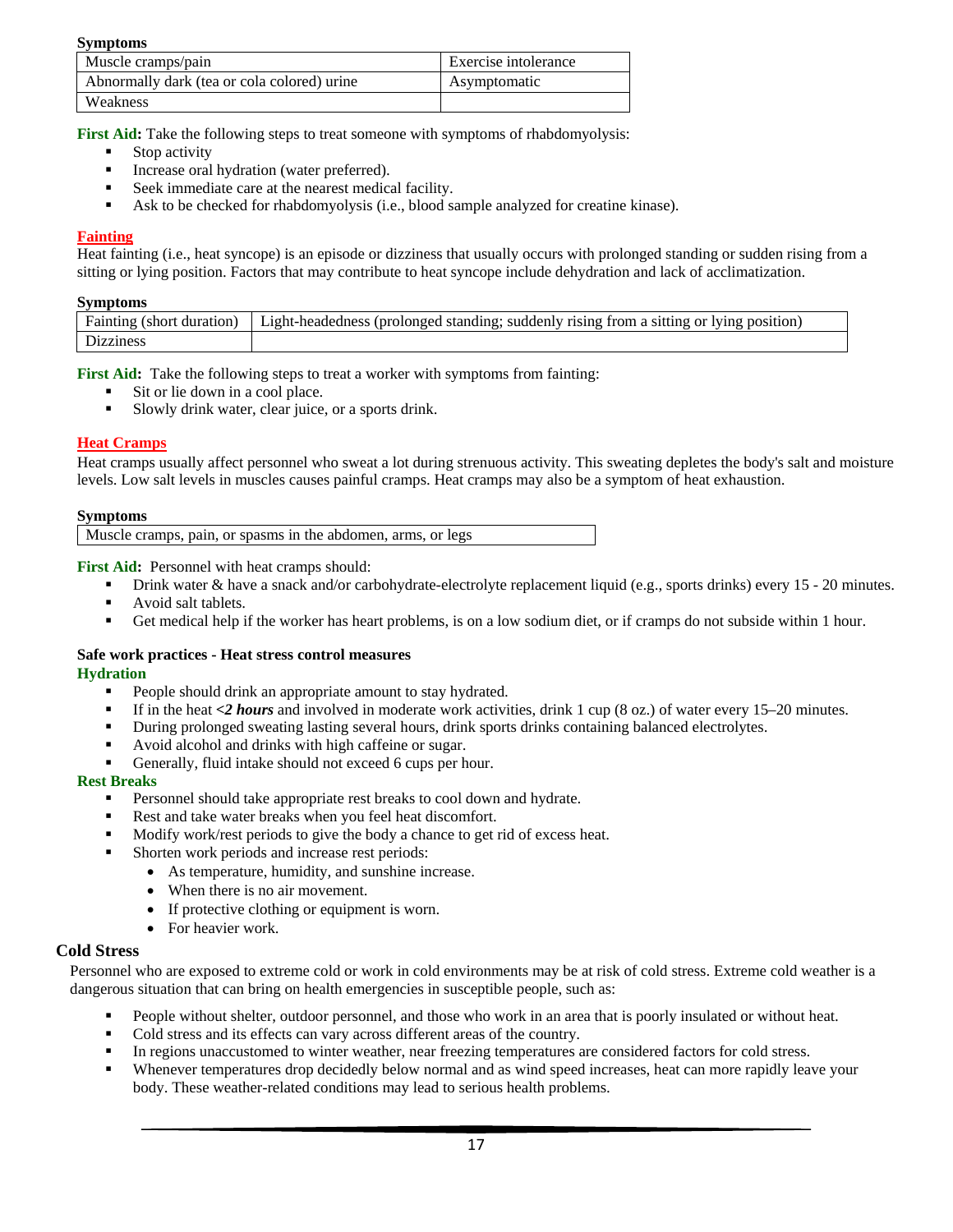## <span id="page-18-0"></span>**Hypothermia**

When exposed to cold temperatures, your body begins to lose heat faster than it can be produced.

- Prolonged exposure to cold will eventually use up your body's stored energy. The result is hypothermia, or abnormally low body temperature.
- Body temperature that's too low affects the brain, making the victim unable to think clearly or move well. This makes hypothermia dangerous because a person may not know it's happening and will not be able to do anything about it.

### **Symptoms**

Hypothermia symptoms can vary depending on how long someone has been exposed to cold temperatures.

#### **Early Symptoms**

| <b>Shivering</b> | Loss of coordination                |
|------------------|-------------------------------------|
| Fatigue          | <b>Confusion and disorientation</b> |

#### **Late Symptoms**

| No shivering | Dilated pupils             | Loss of consciousness |
|--------------|----------------------------|-----------------------|
| Blue skin    | Slowed pulse and breathing |                       |

**First Aid:** Take the following steps to treat a worker with hypothermia:

- Alert the supervisor and request medical assistance.
- Move the victim into a warm room or shelter.
- Remove wet clothing.
- Warm the center of their body first-chest, neck, head, and groin-using an electric blanket, if available; or use skin-to-skin contact under loose, dry layers of blankets, clothing, towels, or sheets.
- Warm beverages may help increase the body temperature, but do not give alcoholic beverages. Do not try to give beverages to an unconscious person.
- After body temperature has increased, keep the victim dry and wrapped in a warm blanket, including the head and neck.
- If victim has no pulse, begin cardiopulmonary resuscitation (CPR).

#### <span id="page-18-1"></span>**Frostbite**

Frostbite is an injury to the body that is caused by freezing. Frostbite causes a loss of feeling and color in the affected areas. It most often affects the nose, ears, cheeks, chin, fingers, or toes. Frostbite can permanently damage body tissues, and severe cases can lead to amputation. In extremely cold temperatures, the risk of frostbite is increased in personnel with reduced blood circulation and among personnel who are not dressed properly.

#### **Symptoms**

| treeze<br>can<br>to hands<br>tingers)<br>Reduced<br>or toes<br>blood<br>and<br>teet<br>flow. | Numbness | Ē<br>' stinging<br>or<br>ingling<br>минг |
|----------------------------------------------------------------------------------------------|----------|------------------------------------------|
| Bluish or<br>⊤pail.<br>. waxy<br>skin                                                        | chino    |                                          |

First Aid: Personnel suffering from frostbite should:

- Get into a warm room as soon as possible.
- Unless absolutely necessary, do not walk on frostbitten feet or toes this increases the damage.
- Immerse the affected area in warm water (temp should be comfortable to the touch for unaffected parts of the body).
- Warm the affected area using body heat; for example, the heat of an armpit can be used to warm frostbitten fingers.
- Do not rub or massage the frostbitten area; doing so may cause more damage.
- Do not use a heating pad, heat lamp, or the heat of a stove, fireplace, or radiator for warming. Affected areas are numb and can be easily burned.

#### <span id="page-18-2"></span>**Chilblains**

Chilblains are caused by the repeated exposure of skin to temperatures just above freezing to as high as 60 degrees F. The cold exposure causes damage to the capillary beds (groups of small blood vessels) in the skin. This damage is permanent and the redness and itching will return with additional exposure. The redness and itching typically occurs on cheeks, ears, fingers, and toes.

#### **Symptoms**

| Redness      | Possible blistering                 |
|--------------|-------------------------------------|
| Itching      | Possible ulceration in severe cases |
| Inflammation |                                     |

First Aid: Personnel suffering from chilblains should:

- Avoid scratching
- Slowly warm the skin
- Use corticosteroid creams to relieve itching and swelling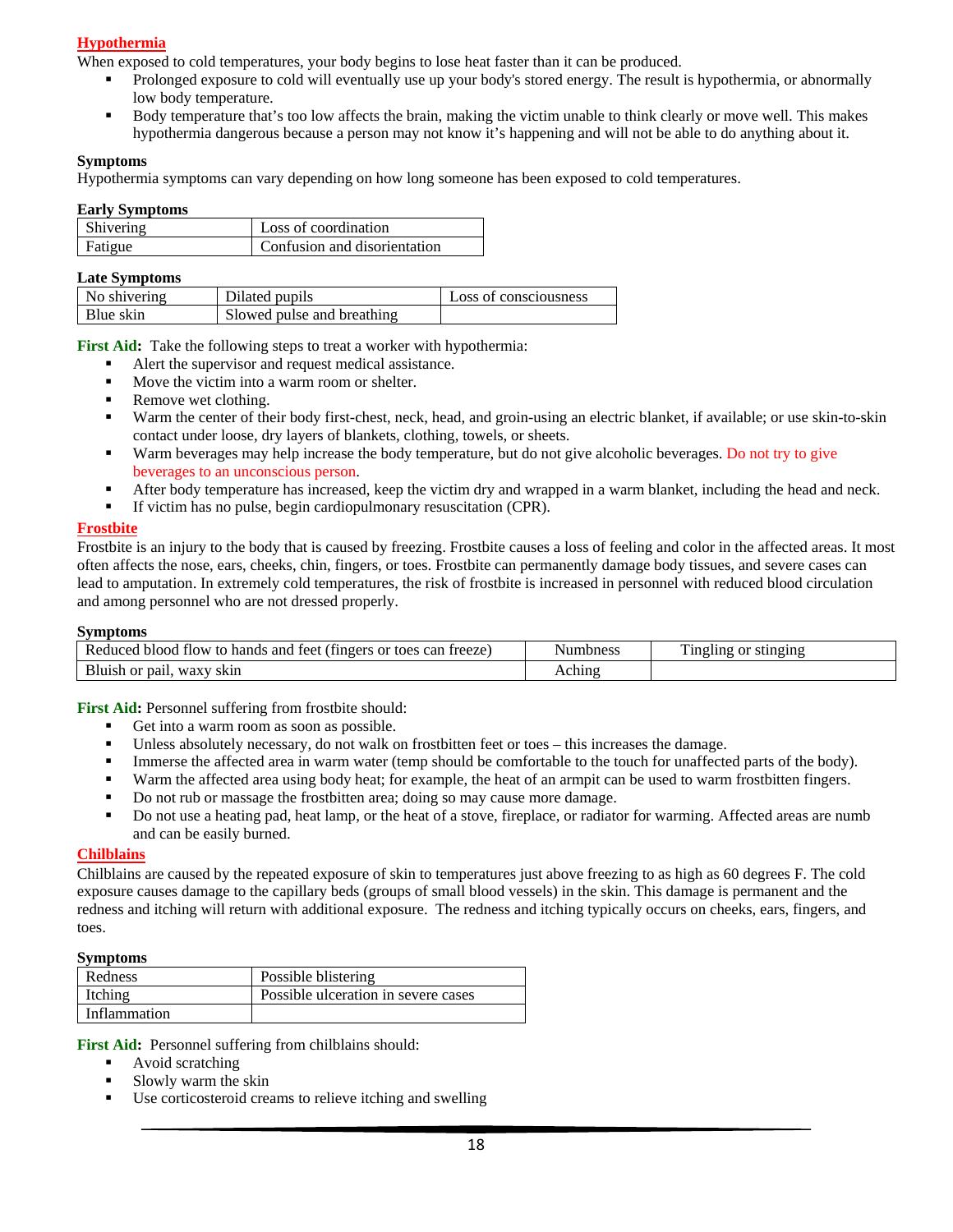Keep blisters and ulcers clean and covered

# <span id="page-19-0"></span>**Animals, Plants, and Pests – Exposure Risks**

# <span id="page-19-1"></span>**Ticks**

Tick-borne illnesses (e.g., *Rocky Mountain Spotted Fever*) are transmitted to people by bacteria from bites of infected deer (blacklegged) ticks.

- Lyme disease.
	- Most, but not all, victims will develop a "*bulls-eye*" rash.
	- Other signs and symptoms may be non-specific and similar to flu-like symptoms such as fever, lymph node swelling, neck stiffness, generalized fatigue, headaches, migrating joint aches, or muscle aches.
	- You are at increased risk if your work outdoors involves construction, landscaping, forestry, brush clearing, land surveying, farming, railroads, oil fields, utility lines, or park and wildlife management.

#### <span id="page-19-2"></span>**Protective measures**

- Wear light-colored clothes to see ticks more easily.
- Wear long sleeves; tuck pant legs into socks or boots.
- Wear high boots or closed shoes that cover your feet completely.
- Wear a hat.
- Use tick repellants, but not on your face.
- Shower after work. Wash and dry your work clothes at high temperature.
- Examine your body for ticks after work. Remove any attached ticks promptly and carefully with fine-tipped tweezers by gripping the tick. Do not use petroleum jelly, a hot match, or nail polish to remove the tick.

### <span id="page-19-4"></span><span id="page-19-3"></span>**Mosquitoes**

*West Nile* virus is transmitted by the bite of an infected mosquito.

#### **Mild symptoms**

| Fever           | Occasionally with a skin rash on the trunk of the body |
|-----------------|--------------------------------------------------------|
|                 |                                                        |
| <b>Headache</b> | Occasionally swollen lymph glands                      |
| Body aches      |                                                        |

#### **Severe symptoms**

| Headache       | <b>Stupor</b>         | <i>l</i> remors                  |
|----------------|-----------------------|----------------------------------|
| High fever     | <b>Disorientation</b> | <b>Convulsions</b>               |
| Neck stiffness | 20ma                  | Muscle weakness and/or paralysis |

<span id="page-19-5"></span>*Zika* virus is spread mostly by the bite of an infected Aedes species mosquito (Ae. aegypti and Ae. albopictus). These mosquitoes bite during the day and night.

- Zika can be passed from a pregnant woman to her fetus. Infection during pregnancy can cause certain birth defects.
- There is **no** vaccine or medicine for Zika.
- **Local mosquito-borne Zika virus transmission has been reported in the continental United States.**

#### **Symptoms**

| $\sqrt{ }$<br>Fever | ланаспе       | ATAC<br>l roc<br>.)r |
|---------------------|---------------|----------------------|
| Rash                | pain<br>Joint | pair.<br>ΙVΙ<br>.    |

#### **Protective measures**

- Apply *Picaridin* or insect repellent with DEET to exposed skin.
- Spray clothing with repellents containing DEET or permethrin.
	- Note: Do not spray permethrin directly onto exposed skin.
- Wear long sleeves, long pants, and socks.
- Be extra vigilant at dusk and dawn when mosquitoes are most active.
- Get rid of sources of standing water (used tires, buckets) to reduce or eliminate mosquito breeding areas.

#### **Treatment**

- There is no specific medicine or vaccine for Zika virus.
	- Treat the <u>symptoms</u>.
	- Get plenty of rest.
	- Drink fluids to prevent dehydration.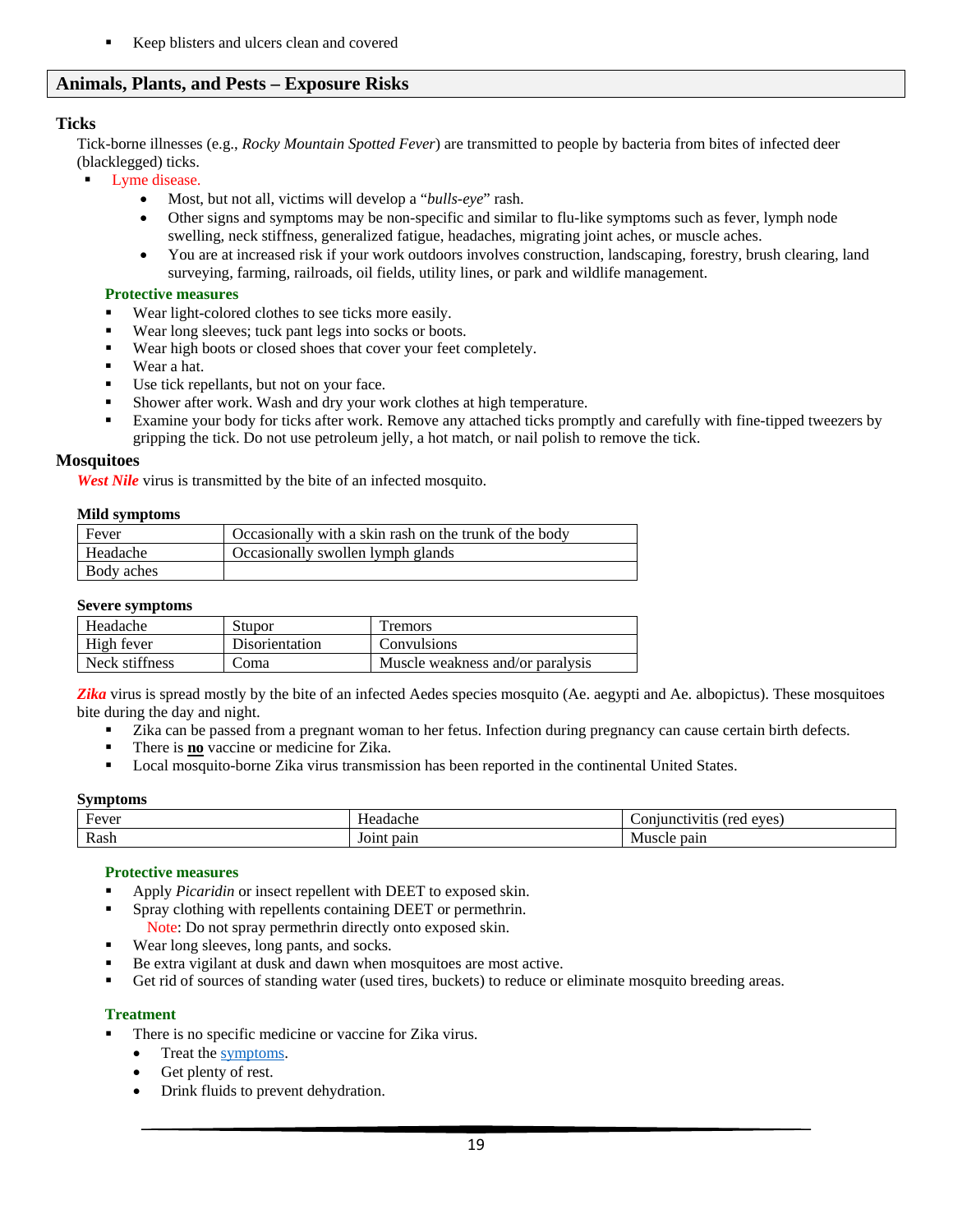- Take medicine such as acetaminophen (Tylenol®) to reduce fever and pain. Do not take aspirin and other nonsteroidal anti-inflammatory drugs (NSAIDS) until dengue can be ruled out to reduce the risk of bleeding.
- If you are taking medicine for another medical condition, talk to your healthcare provider before taking additional medication.

## <span id="page-20-0"></span>**Poisonous Plants**

- *Poison ivy*, *poison oak* and *poison sumac* have poisonous sap (urushiol) in their roots, stems, leaves and fruits. The urushiol may be deposited on the skin by direct contact with the plant or by contact with contaminated objects, such as clothing, shoes, tools, and animals.
- Approximately 85 percent of the general population will develop an allergy if exposed to poison ivy, oak or sumac.
- Forestry personnel and firefighters who battle forest fires have developed rashes or lung irritations from inhaling the smoke of burning plants.

## <span id="page-20-1"></span>**Protective measures**

- Wear long-sleeved shirts and long pants, tucked into boots.
- Wear cloth or leather gloves.
- Apply barrier creams to exposed skin.
- Know how to identify poison ivy, oak, and sumac plants.
- Know the signs and symptoms of contact with poisonous ivy, oak, and sumac.
- Keep rubbing alcohol accessible. It removes the oily resin up to 30 minutes after exposure.

## <span id="page-20-3"></span><span id="page-20-2"></span>**Rodents, Snakes, and Insects**

## **Rodents and Wild or Stray Animals**

- Dead and live animals can spread diseases such as Rat Bite Fever and Rabies.
- Avoid contact with wild or stray animals.
- Avoid contact with rats or rat-contaminated buildings. If you can't avoid contact, wear protective gloves and wash your hands regularly.
- Get rid of dead animals as soon as possible.
- If bitten/scratched, get medical attention immediately.

## **Protective measures**

- Wear long pants, socks, and long-sleeved shirts.
- Use insect repellents that contain DEET or Picaridin.
- Treat bites and stings with over-the-counter products that relieve pain and prevent infection.
- Avoid fire ants; their bites are painful and cause blisters.
	- Severe reactions to fire ant bites (chest pain, nausea, sweating, loss of breath, serious swelling or slurred speech) require immediate medical treatment.

## <span id="page-20-4"></span>**Snakes**

A snake's striking distance is about 1/2 the total length of the snake.

## **Protective measures**

- Watch your hand and feet placement when removing debris. If possible, don't place fingers under debris you are moving.
- If you see a snake, step back and allow it to proceed.
- Wear heavy gloves.
- Wear boots *at least 10 inches high*.
- Watch for snakes sunning on fallen trees, limbs or other debris.
- If bitten, note the color and shape of the snake's head to help with treatment.
	- Keep bite victims still and calm to slow the spread of venom in case the snake is poisonous. Seek medical attention as soon as possible.
	- Do not cut the wound or attempt to suck out the venom.
	- Apply first aid: lay the person down so that the bite is below the level of the heart, and cover the bite with a clean, dry dressing.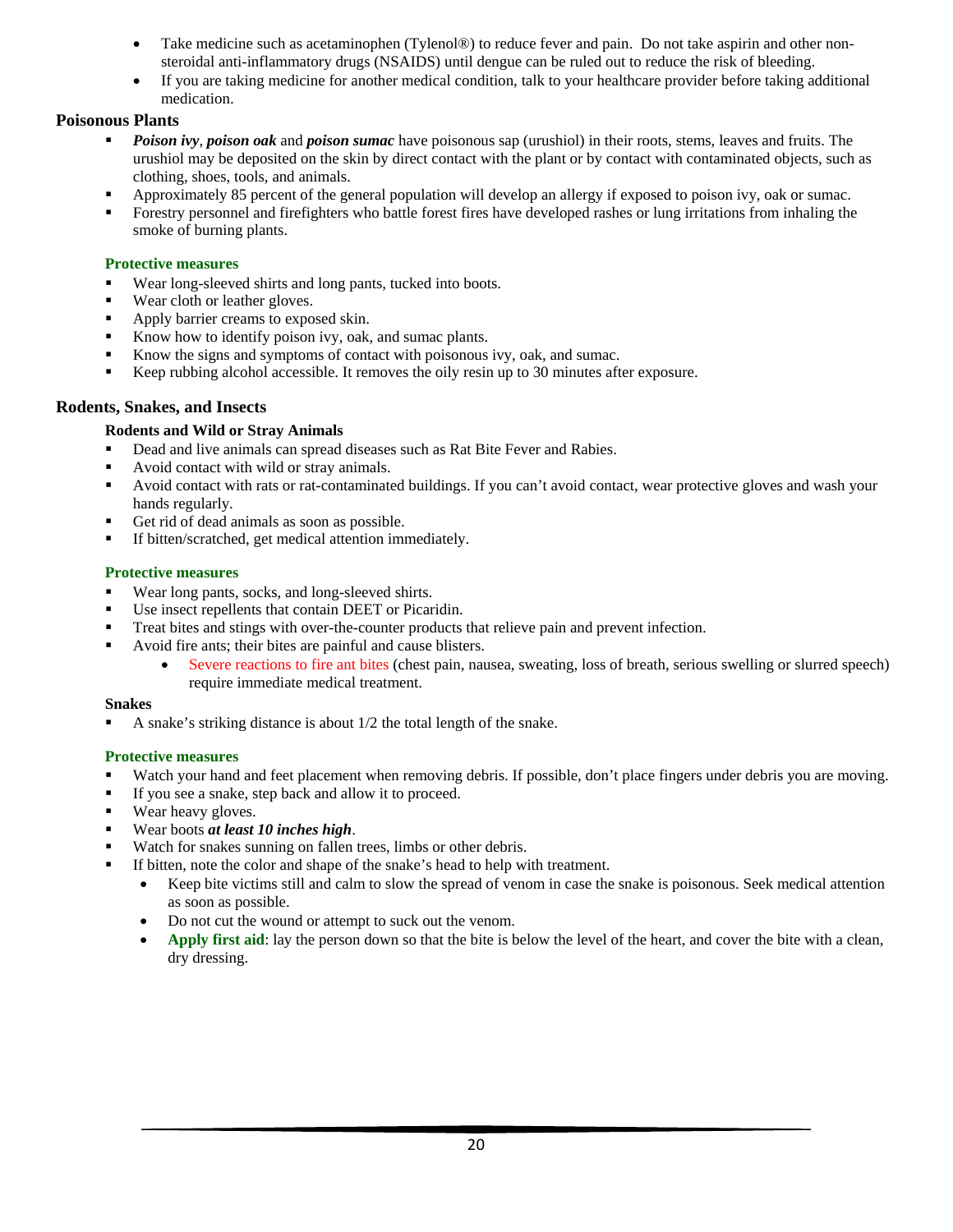# <span id="page-21-0"></span>**Displaced Domestic Animals –Guidance on Health & Safety**

The National Institute for Occupational Safety and Health (NIOSH) provides the following interim guidelines for preventing injury and illness among personnel performing *animal rescue and recovery* efforts in the response to hurricanes. These materials were developed by NIOSH for hurricanes Katrina and Rita but may be applicable for other hurricane responses. This guidance is based on best available information as of October 14, 2005 and will be updated as additional information is available.

- Only personnel with proper training in animal restraint, handling, and care should work directly with displaced animals.
- Employers, response leaders, and volunteer coordinators should ensure only trained, properly equipped personnel are assigned to tasks involving direct animal handling and care.
- Evacuations due to natural disasters and other emergencies may result in a large number of displaced domestic animals. Animals may be abandoned in residences, facilities, or outdoors.
- Many disaster shelters cannot accept pets because of state health and safety regulations.
- Displaced animals may be without food, water, supervision, and medical care for days or even weeks.
- Fear, panic, separation anxiety, and other behavioral disorders are common in displaced animals. They may exhibit unpredictable or aggressive behavior.

Displaced domestic animals may present a number of safety and health hazards to emergency response and animal rescue personnel.

 Personnel at greatest risk include emergency personnel (firefighters, police, and military personnel) and animal rescue personnel including animal handlers, animal shelter personnel, veterinarians, and veterinary technicians and assistants. However, all personnel involved in the evacuation process and early clean-up and remediation efforts are at risk.

### <span id="page-21-1"></span>**Animal bites and scratches**

- Animal bites and scratches can result in significant worker injury. Serious bite wounds may require surgical repair.
- Secondary infections are a significant hazard from bite wounds; they can result in serious joint or systemic infection. Even minor skin damage can result in infections and illnesses.
- Scratches and injuries from contaminated equipment are also of concern. Bites from dogs, cats, ferrets, and other mammals may present a risk for rabies.
- *Rabies* and Other Zoonoses. *Zoonoses* are infectious diseases that are transmitted from animals to humans.
	- Rabies is the primary zoonosis of concern. It is a potentially fatal viral disease.
	- It is contained in saliva and most often transmitted by the bite of an infected mammal.
	- It is preventable by vaccination. Domestic animals may transmit other zoonoses to personnel.
	- Animal feces, and contaminated skin, fur, surfaces, and cages present a risk of infection.
- Dogs and especially cats may pose a risk for *ringworm* which is a skin infection caused by a fungus.
- Cat feces pose a risk of transmission of toxoplasmosis, a parasitic infection.
- Some pet rodents (such as hamsters, gerbils, and guinea pigs) can transmit lymphocytic choriomeningitis virus (LCMV). LCMV may be transmitted from exposure to urine, droppings, saliva, or nesting material of infected rodents.
- Toxoplasma and LCMV may cause birth defects in an unborn child if a pregnant woman becomes infected.

#### **Protective measures**

- Complete the rabies pre-exposure vaccination series before directly handling dogs, cats, ferrets, or other mammals that may be infected with rabies.
- Thoroughly clean all bite wounds and scratches with soap and water.
- Immediately get medical evaluation of any bite wound and the need for possible rabies post-exposure treatment/vaccination.
- Wash hands frequently with soap and water:
	- Before and after handling animals.
	- After coming into contact with animal saliva, urine, feces, or blood.
	- After cleaning cages or equipment.
	- Before eating, drinking, smoking, taking breaks, or leaving work.
- Use alcohol-based hand sanitizers for cleaning hands when soap and water are not available.
- Change into clean clothing before leaving the workplace.
- Consult with a healthcare provider about any occupational injury or illness.

#### **Personal Protective Clothing and Equipment**

- Wear disposable outerwear or clothing that can be removed before leaving the workplace if clean clothing or laundry facilities are not available.
- Wear medical examination gloves that provide a protective skin barrier when handling animals, animal waste, cages, equipment, and pesticides.
- Wear two pairs of gloves if one pair alone might tear.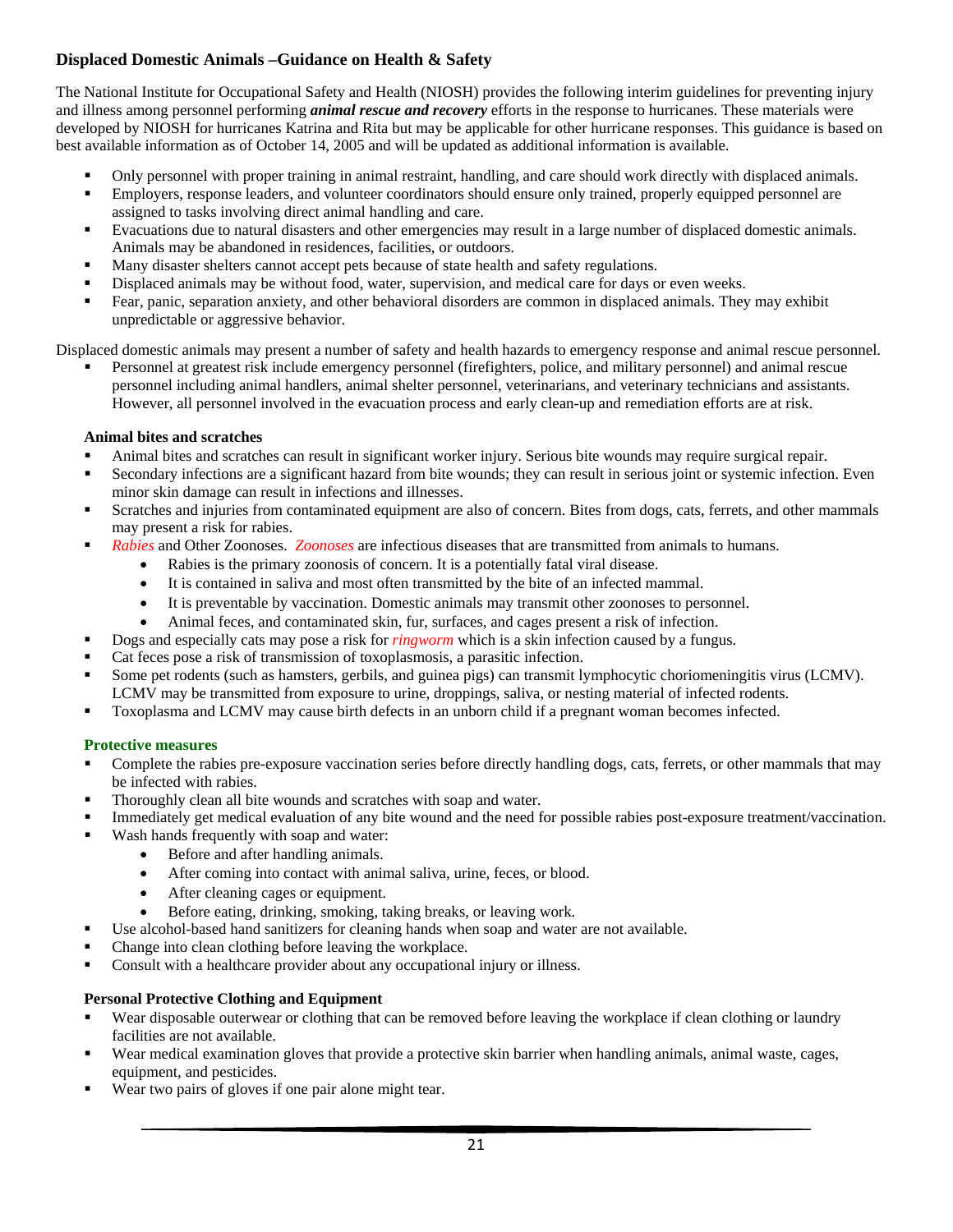- Make sure latex gloves are reduced-protein, powder-free gloves to reduce exposure to allergy-causing proteins.
	- Use non-latex gloves if you need or want to avoid latex.
- Wear cotton or leather work gloves as the outer pair when heavy work gloves are needed.
	- Remember that cotton, leather, and other absorbent gloves are not protective when worn alone.
- Wear protective eyewear (safety glasses w/side shields) or face shields if there is a risk of spitting or splashing of contaminated material.
- Wear sturdy clothing and protective footwear with non-slip soles; tennis shoes or sneakers do not provide protection from bite, puncture or crushing injuries.
- Wear hearing protection if you must raise your voice to talk to someone an arm's length away (for example, when working in enclosed spaces with barking dogs).

## <span id="page-22-0"></span>**Animal handling risks**

- Animal rescue and handling involve tasks that require *lifting* and *moving heavy, awkward loads*. Personnel may lift large animals, and supplies and equipment such as carriers, kennels, cages, food, and bedding material. Heavy lifting may result in sprains, strains, tears, and other lifting injuries.
- Dermatologic Conditions
	- Frequent hand washing, bathing of animals, or exposure to substances on animals' fur may result in a variety of dermatologic rashes, lesions, and other conditions.
- Animal Allergens
	- Exposure to animals or animal products can cause asthma and allergies. Animals or animal products such as dander, hair, scales, fur, saliva, and body wastes contain allergens that can cause both respiratory and skin disorders.

## **Protective measures**

- Use proper lifting techniques
- Reduce the weight of loads when possible
- Work together to lift loads that are unsafe for one person to handle
- Pregnant/immunocompromised personnel should avoid contact with cat feces & pet rodents to reduce risk of zoonotic disease.

## <span id="page-22-1"></span>**Animal injury and illness reporting**

Immediately report to the supervisor:

- Any bite or scratch injury.
- Any needlestick or other sharps-related injury.
- Any symptom(s) of infectious disease or zoonosis.
- Any other workplace injury or illness.

## <span id="page-22-2"></span>**Traumatic Stress**

- Emergency personnel must respond quickly to natural disasters, such as earthquakes or hurricanes, and to manmade disasters, such as technological failures or terrorist attacks.
- Personnel are at risk of experiencing stress from a *traumatic incident*. A traumatic incident is one that may involve exposure to catastrophic events, severely injured children or adults, dead bodies or body parts, or a loss of colleagues.
- NIOSH recommends that all personnel involved in response activities help themselves and their co-workers and reduce the risk of experiencing stress associated with a traumatic incident by utilizing simple methods to recognize, monitor, and maintain health on-site and following such experiences.

## <span id="page-22-3"></span>**Stress**

Personnel may experience physical, cognitive, emotional, or behavioral symptoms of stress. Some people experience these reactions immediately at the scene, while for others symptoms may occur weeks or months later.

<span id="page-22-4"></span>**Physical symptoms.** Personnel experiencing any of the following symptoms should seek IMMEDIATE medical attention

| Chest pain           | Severe pain                                                                                                                                 |
|----------------------|---------------------------------------------------------------------------------------------------------------------------------------------|
| Difficulty breathing | Symptoms of shock (shallow breathing, rapid or weak pulse, nausea,<br>shivering, pale and moist skin, mental confusion, and dilated pupils) |

**Additional physical symptoms**. If these symptoms occur over time or become severe, personnel should seek medical attention.

| Fatigue          | Profuse sweating | Visual difficulties         |
|------------------|------------------|-----------------------------|
| Nausea/vomiting  | Thirst           | Clenching of jaw            |
| <b>Dizziness</b> | Headaches        | Nonspecific aches and pains |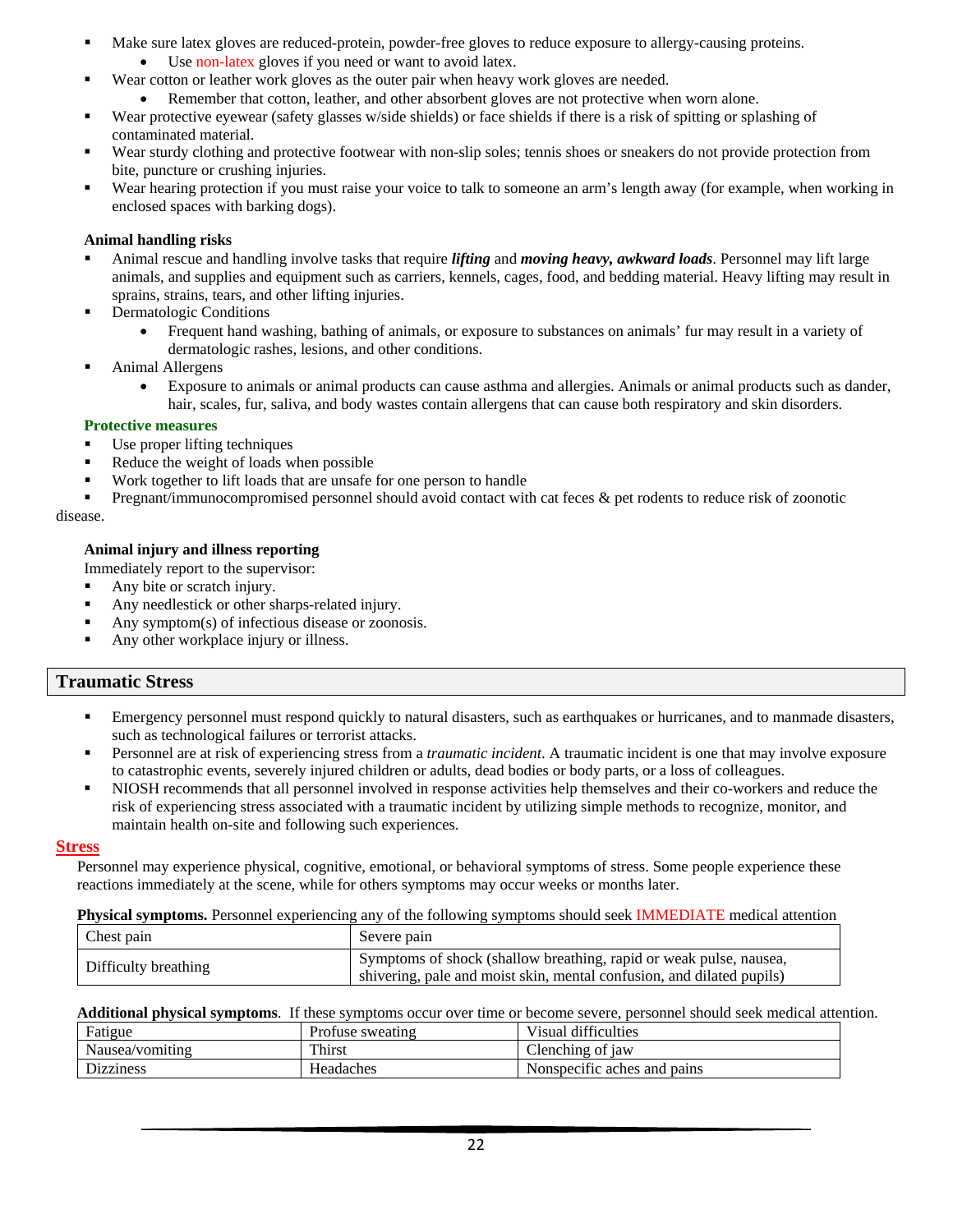## <span id="page-23-0"></span>**Cognitive symptoms**

If these symptoms occur on the scene personnel may not be able to stay clearly focused to maintain their own safety or to rescue injured victims. Personnel may experience momentary cognitive symptoms; however, if symptoms are chronic or interfere with daily activities, personnel should seek medical attention.

#### **Cognitive symptoms**

| onfusion_                       | Poor<br>concentration <sup>.</sup> | Difficulty identifying familiar<br>objects or people |
|---------------------------------|------------------------------------|------------------------------------------------------|
| Disorientation                  | Poor<br>r problem solving          | Nightmares                                           |
| Heightened or lowered alertness | Memory<br>7 problems               |                                                      |

#### <span id="page-23-1"></span>**Emotional symptoms**

Strong emotions are ordinary reactions to a traumatic or extraordinary situation. Personnel should seek mental health support from a disaster mental health professional if symptoms or distress continue for several weeks or if they interfere with daily activities.

#### **Emotional symptoms**

| Anxiety | Fear             | Loss of emotional control |
|---------|------------------|---------------------------|
| Guilt   | Irritability     | Feeling overwhelmed       |
| Grief   | Depression       | Blaming others or self    |
| Denial  | Sense of failure | Severe panic (rare)       |

#### <span id="page-23-2"></span>**Behavioral symptoms**

| Intense anger         | Excessive alcohol consumption | I loss or increase of appetite<br>I emporary |
|-----------------------|-------------------------------|----------------------------------------------|
| Withdrawal            | Inability to rest.<br>pacing  | ı sexual functioning<br>hange in             |
| outburst<br>Emotional |                               |                                              |

#### **Recommendations to Monitor and Maintain Health On-Site**

- Personnel need to take care of their own health to maintain the constant vigilance they need for their own safety.
- Personnel must be able to stay focused on the job in the dynamic, changing emergency environment.
- Often personnel do not recognize the need to take care of themselves and to monitor their own emotional and physical health. This is especially true if recovery efforts stretch into several weeks.

#### **The following guidelines contain simple methods for personnel and their team leaders to help themselves and their team members. These guidelines should be read while at the site and again after personnel return home.**

- Control the organization and pace of the rescue and recovery efforts
- Pace yourself. Rescue and recovery efforts at the site may continue for days or weeks.
- Watch out for each other. People may be intently focused on a particular task and may not notice a hazard nearby or behind.
- Be conscious of those around you. Personnel who are exhausted, stressed, or even temporarily distracted may place themselves and others at risk.
- Take frequent rest breaks. Rescue and recovery operations take place in extremely dangerous work environments. Mental fatigue, particularly over long shifts, can greatly increase emergency personnel' risk of injury.
- Maintain adequate nutrition and rest
- Eat and sleep regularly. Maintain as normal a schedule as possible and adhere to the team schedule and rotation.
- Drink plenty of fluids such as water and juices.
- Try to eat a variety of foods and increase your intake of complex carbohydrates (for example, breads and muffins made with whole grains, granola bars).
- Whenever possible, take breaks away from the work area. Eat and drink in the cleanest area available.
- Monitor mental/emotional health
- Recognize what you cannot change—the chain of command, organizational structure, waiting, equipment failures, etc.
- Talk to people when YOU feel like it. You decide when you want to discuss your experience. Talking about an event may be reliving it. Choose your own comfort level.
- If your employer provided you with formal mental health support, use it!
- Give yourself permission to feel rotten: You are in a difficult situation.
- Recurring thoughts, dreams, or flashbacks are normal—do not try to fight them. They will decrease over time.
- Communicate with your loved ones at home as frequently as possible.

#### **Recommendations to Maintain Health Following the Incident**

Over time, personnel' impressions & understanding of their experience will change. No matter what the event or an individual's reaction to it, personnel can follow basic steps to help themselves adjust to the experience: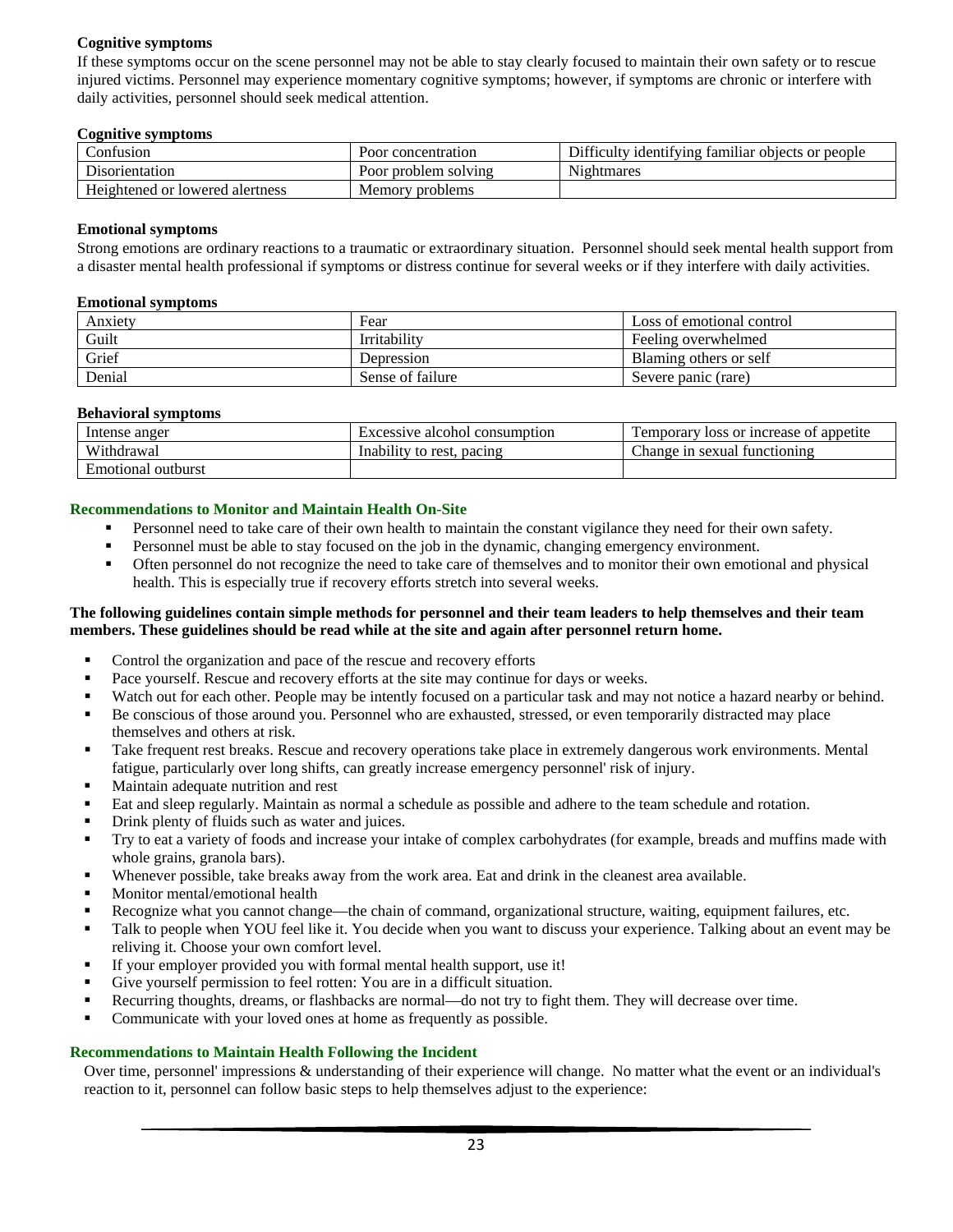- Reach out—people really do care.
- Reconnect with family, spiritual, and community supports.
- Consider keeping a journal.
- Do not make any big life decisions.
- Make as many daily decisions as possible to give yourself a feeling of control over your life.
- Spend time with others or alone doing the things you enjoy to refresh and recharge yourself.
- Be aware that you may feel particularly fearful for your family. This is normal and will pass in time.
- Remember that "getting back to normal" takes time. Gradually work back into your routine. Let others carry more weight for a while at home and at work.
- Be aware that recovery is not a straight path but a matter of two steps forward and one back. You will make progress.
- Appreciate a sense of humor in yourself and others. It is okay to laugh again.
- Your family will experience the disaster along with you. You need to support each other. This is a time for patience, understanding, and communication.
- Avoid overuse of drugs or alcohol. You do not need to complicate your situation with a substance abuse problem.
- Get plenty of rest and normal exercise. Eat well-balanced, regular meals.

# <span id="page-24-0"></span>**Traffic Safety**

- Watch for non-operating traffic control signals.
- Landmarks and street signs may be missing, so know where you are going before you go there.
- Water puddles may hide hazards; it takes very little water to cause hydroplaning and loss of control.
- Be prepared for extended delays.
- Watch for other drivers
- Flaggers may be hidden or obstructed by larger vehicles

### <span id="page-24-1"></span>**Hazards**

- Traffic congestion
- Downed power lines
- Multiple entrances/exits to roadway
- 2-way traffic
- No signage to indicate entering a work zone
- Limited visibility for traffic
- **Worker with multiple tasks** flagging  $\&$  truck loading

## <span id="page-24-2"></span>**Traffic Signs**

- Construction areas shall be posted with legible traffic signs at points of hazard.
- All traffic control signs or devices used for protection of construction workmen shall conform to American National Standards Institute D6.1-1971, [Manual on Uniform Traffic Control Devices for Streets and Highways.](mailto:https://mutcd.fhwa.dot.gov/pdfs/2009r1r2/pdf_index.htm)

## <span id="page-24-3"></span>**Flagmen (persons)**

- Used when signs, signals, and barricades do not provide adequate protection to the worker
- Signaling directions must conform to ANSI D6.1-1971
- Flagman must wear High visibility garments.
	- While such garments may make a worker more conspicuous to approaching drivers, they do not offer any actual protection from traffic. Such garments must be used in conjunction with other traffic safety means.

## <span id="page-24-4"></span>**Signs, Signals, and Barricades**

*Accident Prevention Signs and Tags*

- Before work begins in the vicinity of vehicular or pedestrian traffic that may endanger employees, ensure that...
	- Warning signs and/or flags or other traffic control devices are placed conspicuously to alert and channel approaching traffic. Where further protection is needed, barriers shall be utilized. At night, warning lights shall be prominently displayed, and excavated areas shall be enclosed with protective barricades.
	- Any employee finding any crossed or fallen electrical wires, which create or may create a hazardous situation at the work area, remains on guard or adopts other adequate means to warn other employees of the danger. Notify proper authority at the earliest practical moment.
- Signs and symbols shall be visible at all times when work is being performed, and shall be removed or covered promptly when the hazards no longer exist.
- If work exposes energized or moving parts that are normally protected, danger signs shall be displayed and barricades erected, as necessary, to warn other personnel in the area.